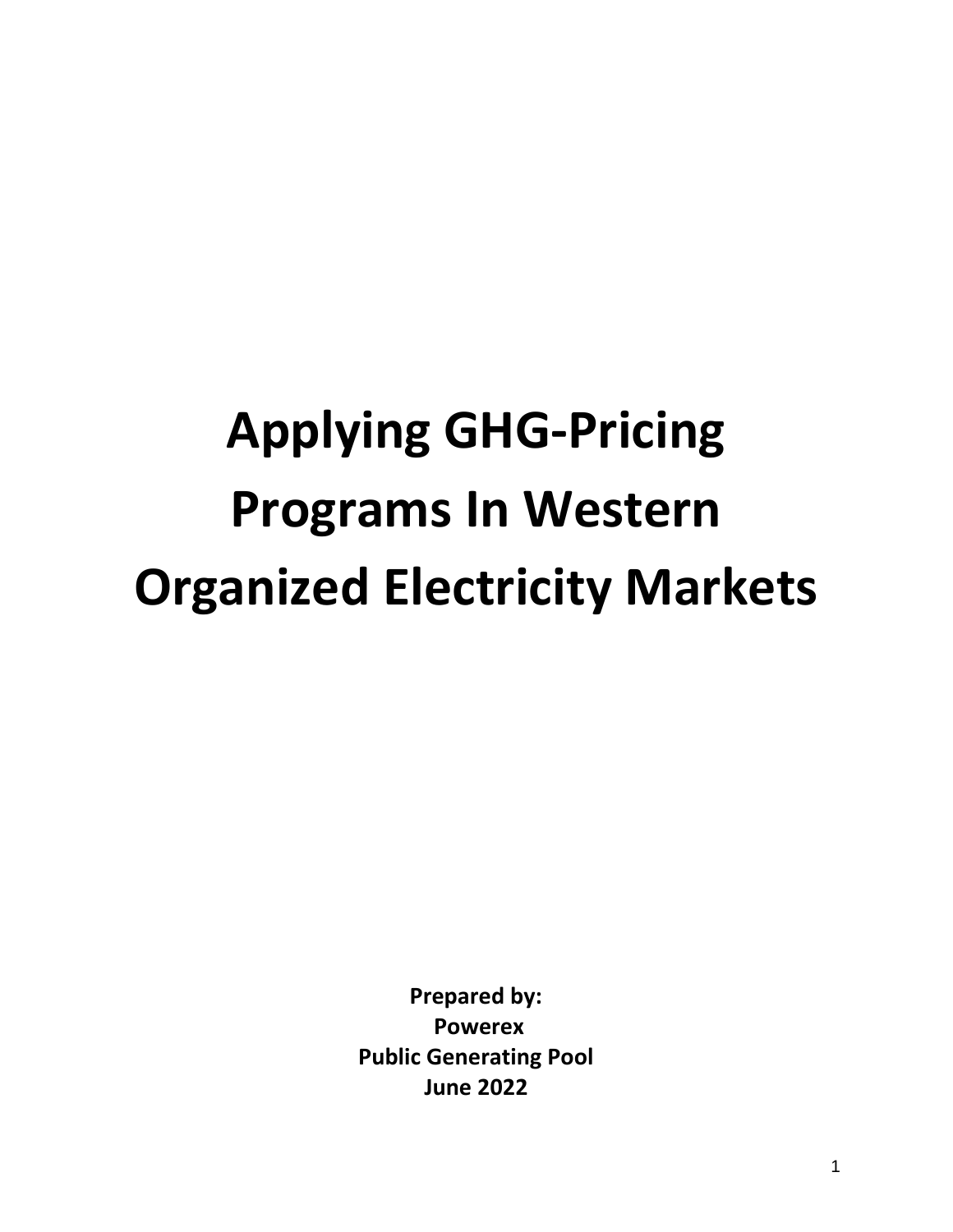#### **Introduction**

Wholesale electricity markets in the Western U.S. have and will continue to play a critical role in enabling utilities to reduce costs and serve load reliably by accessing resource and load diversity. For states with clean energy standards (CES) or greenhouse gas (GHG) pricing programs, and for utilities with decarbonization goals, electricity markets are also expected to play a critical role in the transformation of the electric sector to renewable and non-emitting resources. As organized wholesale electricity markets develop and evolve, market design must support and reflect state policy frameworks and objectives. Ideally, state-specific policy implementation would also evolve in a manner that is consistent with efforts to enhance access to existing and potential future electricity markets.

While many state renewable portfolio standards (RPS) have been in place and implemented since the early 2000s, many Western state CES programs, in particular those that call for 100% clean energy or 100% zero-emissions, do not yet have implementation rules in place. With respect to GHG pricing programs, California's cap-and-trade program has been in place since 2013 and has existing frameworks that apply to bilateral markets, and all contract path-based deliveries. Washington's Climate Commitment Act, which is modeled after the California cap-and-trade program, will be implemented beginning January 2023 with rules very similar to those of the California program. As wholesale electricity markets evolve and state policies are implemented, there are a number of areas to consider with respect to where they intersect:

- The extent to which markets can play a role, beyond providing energy production and emissions data, in GHG tracking and accounting for purposes of state policy compliance;
- How the market dispatch and optimization can accurately price GHG without creating unintended consequences such as emissions leakage or inappropriate impacts to entities in states that have not adopted GHG-pricing policies; and
- Whether and how the market can enable demand to specify the types of energy resources it is willing to purchase from the market.

This paper addresses one aspect of how state environmental policies will interact with wholesale electricity markets—how to price GHG emissions in a regional market where only a subset of participating states has adopted GHG pricing policies. This paper *does not* address other significant aspects of how state policy implementation will interface with market policy including how states will verify compliance with clean energy standards for entities participating in an organized wholesale electricity market. However, the solution set forth here is designed to be simple, durable, and flexible enough to support the implementation of existing policy goals and objectives, while also accommodating future policy changes. At the same time, it is also critical to consider the limits in what a regional organized market can and should do with respect to the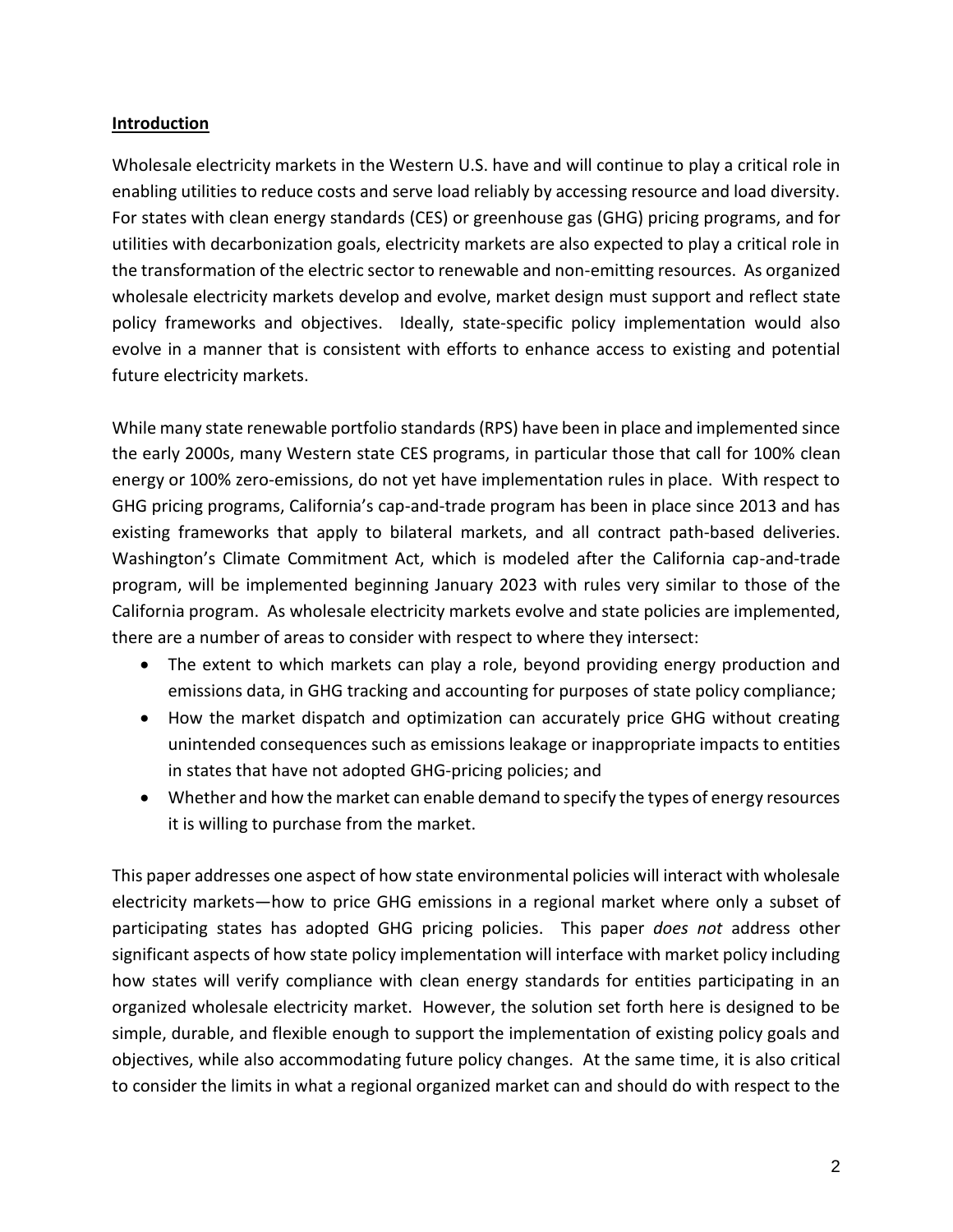implementation of state policy. While an organized market can and should incorporate price signals that are consistent with state policy programs and assist in the verification of reporting and potentially other policy elements, it should not be the role of the market operator to implement every unique aspect of each state's individual policy.

Furthermore, given the current and future importance of accounting frameworks in verifying state policy compliance, as well as increased federal scrutiny on environmental, social, and governance reporting, it is critical that market participants retain the ability to control the disposition of any non-power attributes associated with their supply, including both assets and long-term purchases. This is the case even where instruments conveying non-power attributes are not specifically traded or transferred in the market. Integrity in reporting depends in part on an entity's assurance that all non-power attributes associated with its instruments have been retained. If the emissions profile of a resource is considered a non-power attribute, the marketbased assignment of a MWh from a non-emitting resource to a specific load could jeopardize the ability of the entity who holds the instrument to continue to claim those non-power attributes for compliance or voluntary programs. Any solution that requires the market operator to determine the assignment of specific resources to specific loads across the market footprint will face challenges and will not be durable. In addition, it is highly likely that incremental accounting systems will be needed, outside of the market, to determine whether states and entities have fulfilled decarbonization policy requirements. Robust regional dialogue on this topic should continue as markets and state policies evolve.

As noted, while the concepts in this paper may ultimately be more broadly applicable, it is focused on the current discussion in the West regarding the development of a regional day-ahead market, recognizing that such a market is currently being developed by both the California Independent System Operator (CAISO) and the Southwest Power Pool (SPP). The technical solution described herein can be adopted by either market operator and could satisfy the policy objectives of California and Washington to: 1) incorporate a cost to GHG emissions associated with energy that is imported to serve load in those states; 2) minimize emissions leakage; and 3) create long-term incentives for the development and use of non-emitting resources.

Broadly speaking, the solution articulated in this paper will divide the market into two zones: the GHG zone—where GHG emissions are priced; and outside the GHG zone—where GHG emissions are not priced. Each zone is made up of a combination of loads and resources not necessarily restricted by traditional balancing authority area (BAA) boundaries. As an initial matter, all loads and resources within the physical boundary of California and Washington (or other future state that adopts a GHG pricing policy) will be within a GHG zone.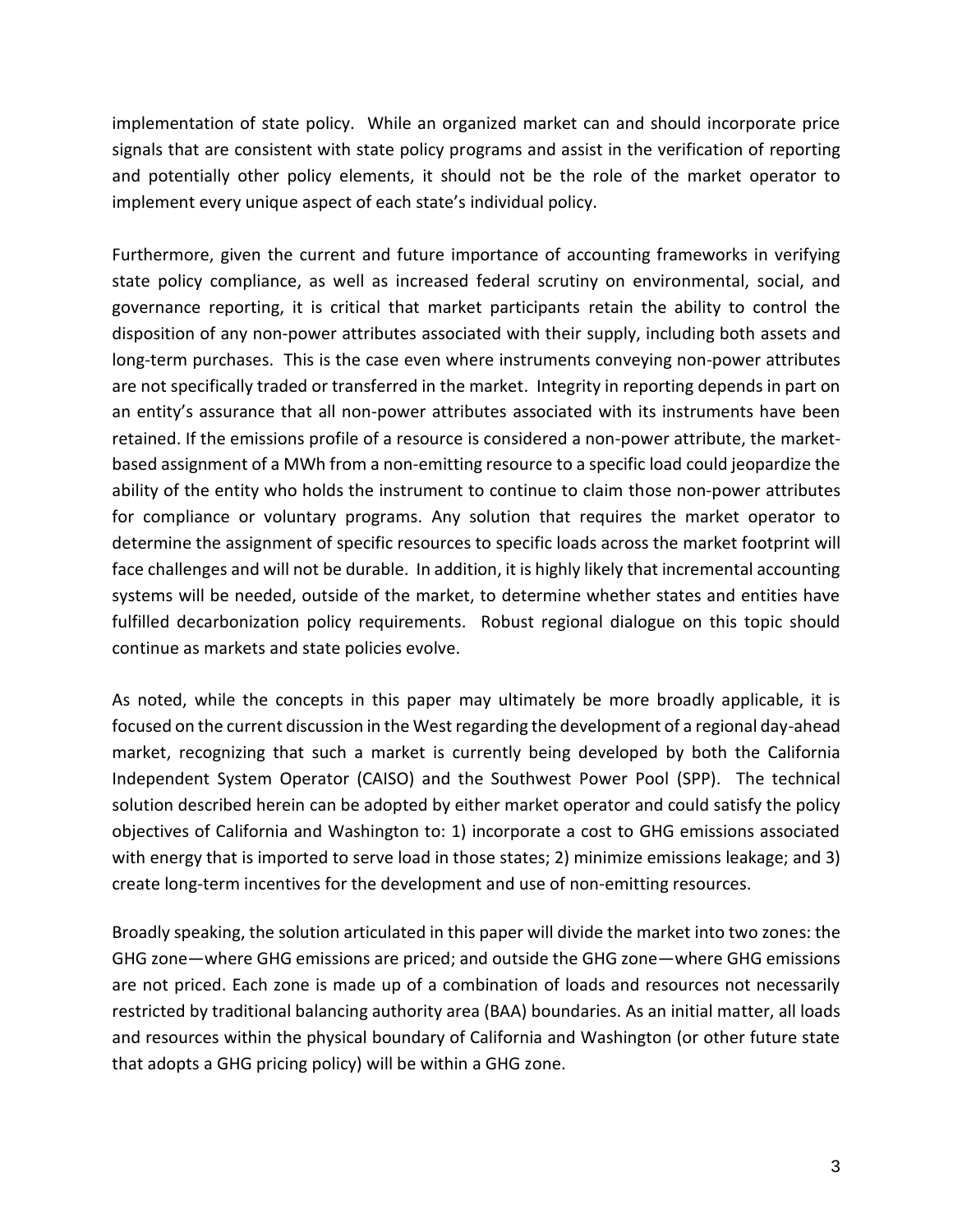The solution will enable resources that are physically external to the GHG zone to import their output to a GHG zone provided that the market participant communicates their intent to do so prior to the market optimization, and provided that specific regulatory criteria are met. An external resource that is imported into the GHG zone will be treated by the market optimization *as if* it was internal to the GHG zone from a dispatch, pricing, and settlement perspective: the resource will be dispatched at its resource-specific emissions rate and will receive the GHG price within the GHG zone. An external resource that does not indicate its intent to sell to the GHG zone on a resource-specific basis and meet the defined criteria will continue to sell its output in the non-GHG zone and will not be dispatched with a GHG emissions price.

In general, the impact of applying a price on GHG emissions in the GHG zone will raise prices in the GHG zone relative to the external area (where GHG costs are not included in market prices). Absent intervention, this price separation will naturally shift generation to lower-cost resources outside of the GHG zone that may be higher emitting, but whose GHG emissions are not considered by the market optimization. To prevent this shift to imports with higher emissions, or emissions "leakage," the solution will prevent transfers from the external area to the GHG zone unless a GHG toll price—representing a reasonable estimate of the GHG costs associated with the types of resource being used to support those transfers—is overcome. When such transfers to the GHG zone occur, these "unspecified" imports will be assigned a default emissions rate for reporting and compliance purposes.

As more fully articulated below, there are a number of areas of this proposal that require further discussion and input from state air regulators in California and Washington. A key element of the solution is to reduce instances of "backfill", where resources that would otherwise serve native load are identified as imported into the GHG zone and native load is instead determined to be met through market purchases of fossil-fueled resources. To support this objective, criteria will need to be developed to ensure that resource-specific imports into the GHG zone are appropriately validated, and these criteria should utilize existing approved mechanisms and be further developed in concert with state air regulators.

Another key aspect of the proposal is the role of the market operator to collect revenue, through the GHG toll applied to unspecified imports, for the purpose of purchasing and retiring allowances associated with unspecified imports into the GHG zone. Under this proposal, with respect to unspecified transfers, individual importers will not be identified; rather total transfers and associated emissions will be calculated, and associated revenue collected by the market operator. An entity or entities must be identified to be responsible for reporting these emissions and the purchase and retirement of associated allowances.

Given the complexity of incorporating single-state GHG pricing policies into a regional and interstate wholesale organized energy market, this solution attempts to preserve the benefits of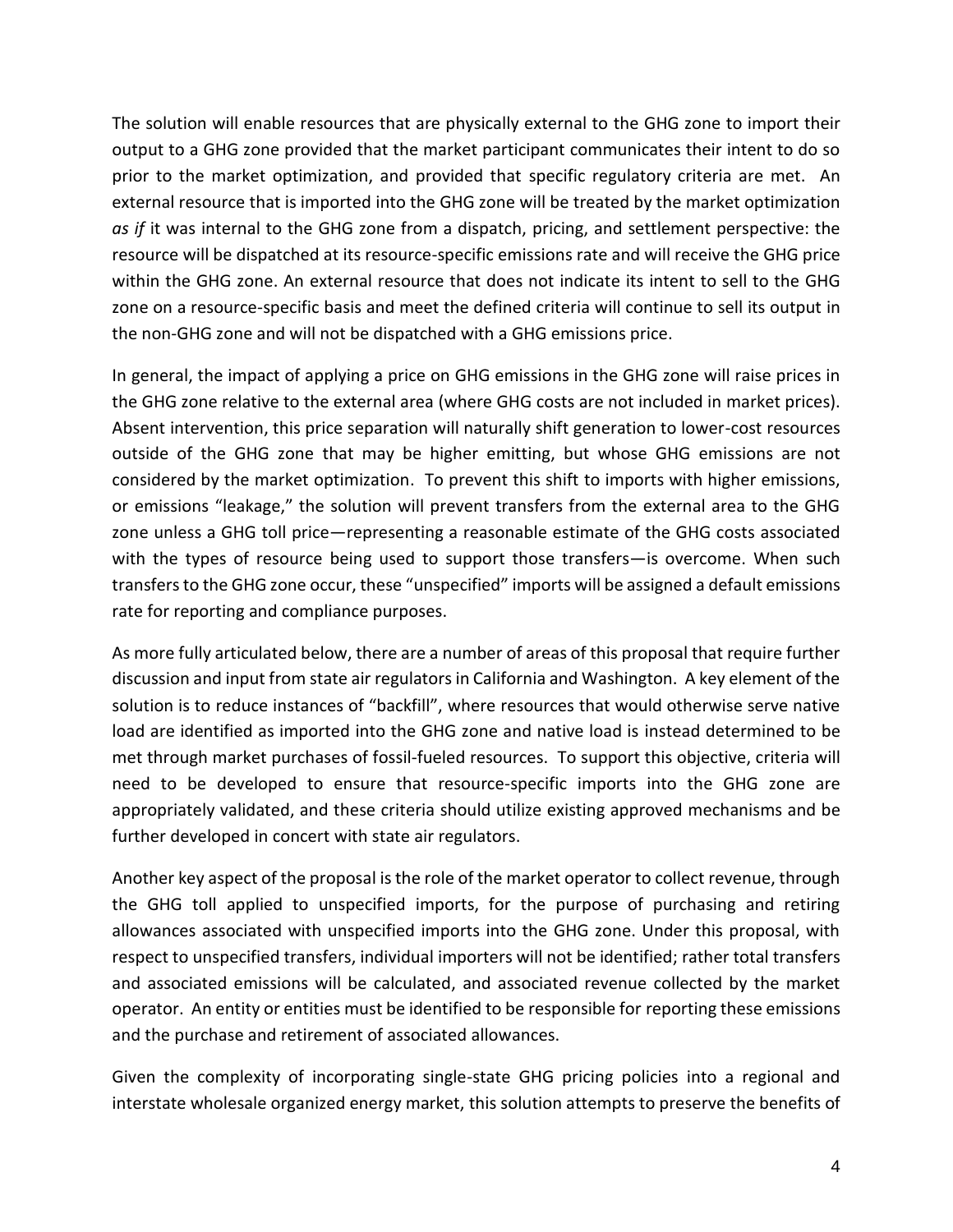a wide footprint security-constrained economic dispatch as well as reflect state policy goals and objectives. While no solution is likely to be perfect, the below solution attempts to balance competing objectives to arrive at a solution that will work most effectively and simply and will be durable as both markets and state policy evolve over time.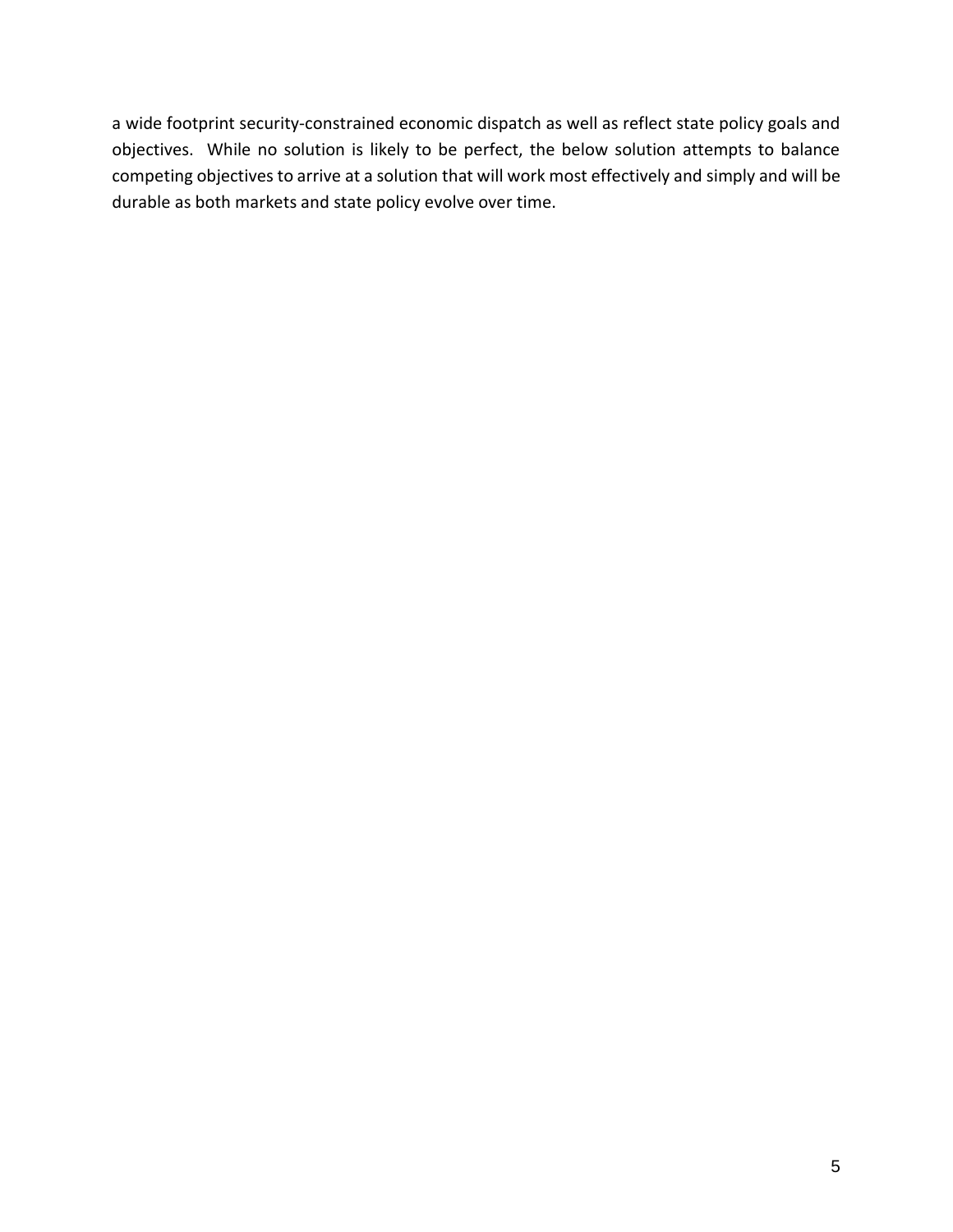# **I. A Properly Designed Organized Market Can Incorporate GHG-Pricing Program Provisions For Those Jurisdictions That Elect To Adopt One**

The purpose of a GHG-pricing program is to reduce GHG emissions by imposing a cost on electricity generation located within the GHG-pricing program's footprint (hereinafter referred to as a "**GHG zone**") in proportion to the quantity of GHGs emitted. The GHG cost can be established through taxation (as in the case of British Columbia's carbon tax) or it can be the cost of acquiring the corresponding quantity of GHG allowances (as in the case of California's cap-andtrade program and Washington's forthcoming cap-and-invest program). For generating resources located within a GHG zone, the effect is to make low- or non-emitting resources relatively more economic than resources that emit high amounts of GHG emissions, creating incentives to shift electricity production to lower-emitting resources, and reduce total GHG emissions in the GHG zone. GHG-pricing programs may also adopt rules applicable to electricity imports into the GHG zone in order to prevent "leakage," which can occur if electricity production shifts from GHG-emitting generating resources located within a GHG zone to GHG-emitting generating resources located outside the GHG zone, where the same GHG-pricing program rules may not apply.

A properly designed and implemented regional day-ahead and real-time organized electricity market can support the GHG-pricing programs of the respective states and provinces, as well as the decisions of those states or provinces that do not implement a GHG-pricing program, to achieve the following:

| <b>Within A GHG Zone</b>                                                                                                                                                                      | <b>Outside A GHG Zone</b>                                                                                        |
|-----------------------------------------------------------------------------------------------------------------------------------------------------------------------------------------------|------------------------------------------------------------------------------------------------------------------|
| Include the cost of GHG emissions in the<br>dispatch of generation resources inside the GHG<br>zone.                                                                                          | • Ensure the cost of GHG emissions are not<br>included in the dispatch of generation outside of<br>GHG zones.    |
| Include the cost of GHG emissions associated<br>with imports into the GHG zone.                                                                                                               | • Ensure the cost of GHG emissions are not<br>included in transfers that occur entirely outside of<br>GHG zones. |
| • Enable market access for low- or non-emitting<br>resources outside a GHG zone to compete to sell<br>their low- or non-emitting output into a GHG zone.                                      | Ensure that market prices for electricity do not<br>include costs of GHG emissions of resources                  |
| Ensure market prices in the GHG zone reflect the<br>cost of GHG emissions, encouraging low- and non-<br>emitting resources to be developed and available<br>when they provide greatest value. | outside the GHG zones.                                                                                           |

In contrast, a poorly designed organized market can undermine the effectiveness of a state's or a province's GHG-pricing program, and/or may improperly impose GHG costs in states or provinces that have not adopted any such program within their own jurisdiction.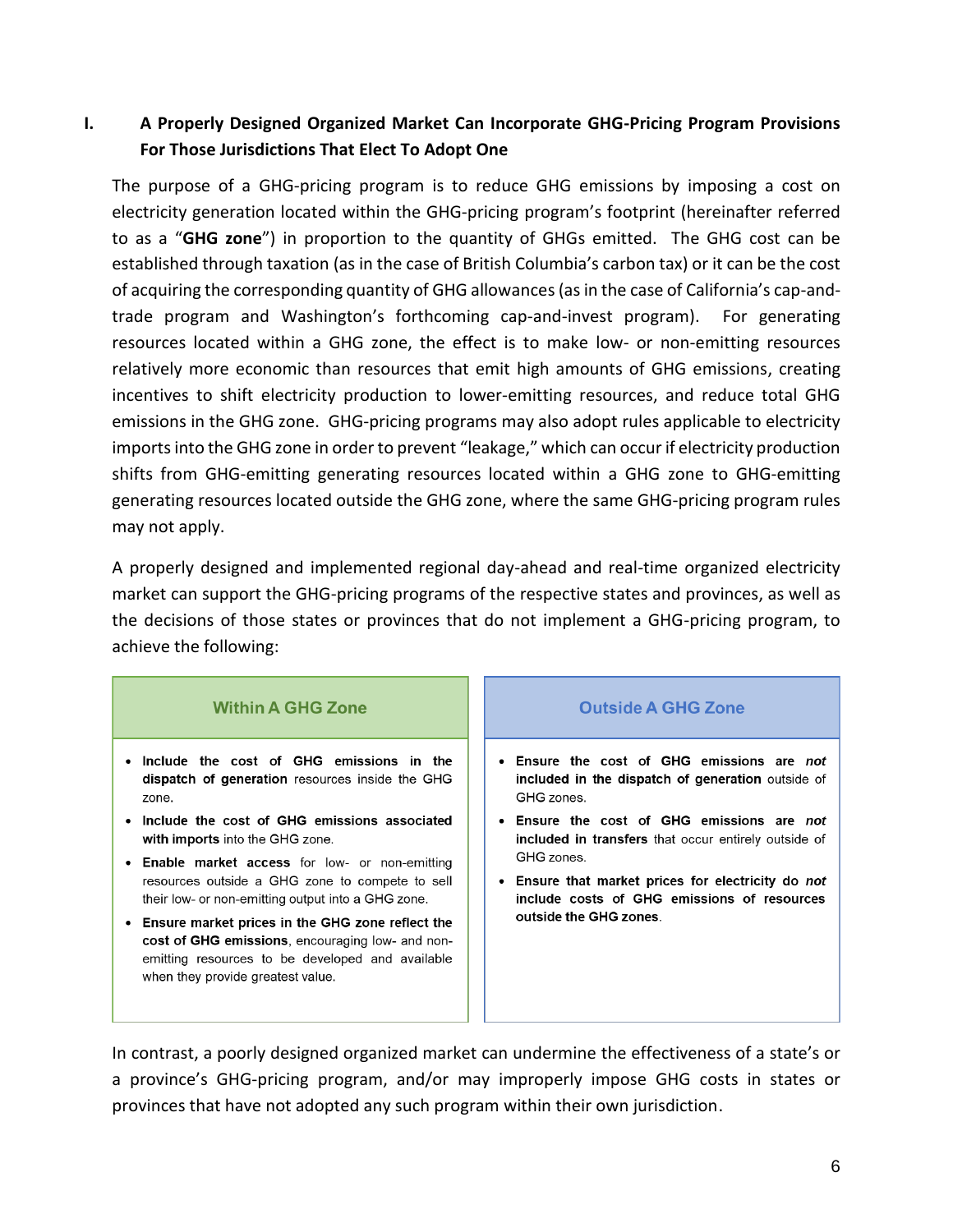In exploring how best to design an organized day-ahead and real-time market to support decisions by state and provincial regulators regarding GHG-pricing programs, the following goals are critical:

- **It is up to each state or province to determine whether to implement a GHG-pricing program.** The design of an organized electricity market must not have the effect, directly or indirectly, of encroaching upon the autonomy of each state or province to define the GHG-related programs and associated rules, if any, that shall apply in their jurisdiction.
- **The organized market design should reflect the policies of each state or province's GHGpricing program**, while also recognizing that program policy design and implementation is the responsibility of the respective state or province. A well-designed GHG framework can also inform GHG policy choices and encourage harmonization of certain aspects of state or provincial GHG programs to enable improved market efficiencies, and improved environmental program outcomes.
- **The organized market design should anticipate that the number of states and provinces adopting GHG-pricing programs may increase**, and that all GHG-pricing programs will likely evolve over time. Designing flexibility into the organized market will reduce the need for significant changes to the organized market design each time there is a change to one or more GHG-pricing programs.

# **II. Principal Challenges To Incorporating GHG-Pricing Programs Into A Regional Organized Market**

GHG-pricing programs generally seek to apply a GHG-related cost to two activities:

- The production of electricity by generation resources located within the GHG zone; and
- The import of electricity into the GHG zone.

Accurately applying GHG costs for generating resources located within a GHG zone is generally straightforward, requiring primarily that generators be able to include their resource-specific GHG costs as part of the offer prices submitted to the market operator.<sup>1</sup>

In contrast, applying GHG costs to imports into the GHG zone can be significantly more challenging because applying a GHG cost on a resource-specific basis requires identifying the source of the import and applying that cost to the portion of the source's output that will actually be imported. State reporting regimes have evolved to create two broad types of import activity:

<sup>&</sup>lt;sup>1</sup> This may be submitted as a separate element of the offer price, or included with other applicable costs. Any market power mitigation rules must also recognize these GHG costs in any calculation of reference prices for generating units in jurisdictions with a GHG-pricing program.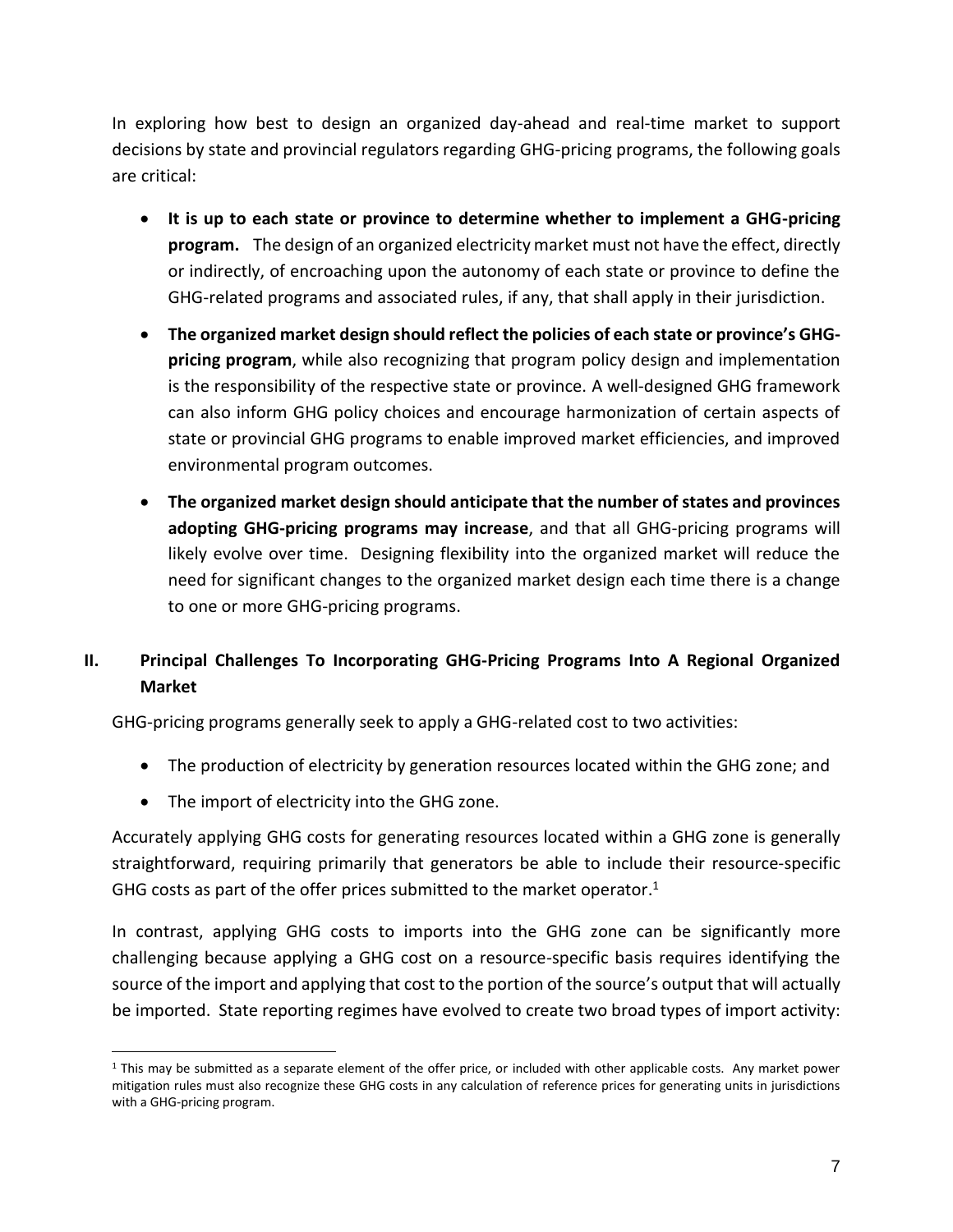specified and unspecified imports. The California and Washington GHG-pricing programs place a compliance obligation on the "first jurisdictional deliverer" or entity who imported electricity into the GHG zone. The importer is required to purchase and retire allowances based on the emissions content of the electricity imported. Emissions associated with imports are calculated based on whether the import is specified or unspecified:

**Specified-source** means a source that is permitted or required to be claimed under the GHGpricing program as the source of electricity that was imported. Currently, specified source reporting requires the importer to have full or partial ownership in the facility or a written power contract to procure electricity generated by the facility or unit. Specified source imports are the result of specific generation resources located outside the GHG zone producing electricity and importing it into the GHG zone. Specified-source imports enable a resource-specific quantification of emissions associated with imported electricity and support state or provincial policy goals by incentivizing the building or contracting for non-emitting supply from generation projects located elsewhere in the western grid. Each GHG-pricing program will adopt its own definition for specified-source imports, but there are two important common required elements across current programs:

- Identification of the specific resource whose output is to be imported into the GHG zone, including generating technology and GHG emission rate (i.e., MTCO<sub>2</sub>/MWh); and
- Verification of the quantity of energy and emissions reported as imported.

In an organized market, specified-source imports can enable non-discriminatory access for nonemitting resources to import and sell their output into a GHG zone. This must be done in a manner that upholds each state's or province's requirements for specified-source imports, however. It can be counter-productive to the goals of a GHG-pricing program for an organized market to identify specified-source imports where there is no intention or arrangements for that output to be imported to serve load within a GHG zone: this mutes the accuracy of the price signal and can create leakage, as resources identified as imported into the GHG zone were actually used to serve native load in the external area.

**Unspecified Imports** are imports into a GHG zone that do not satisfy the GHG-pricing program's requirements for specified-source imports (*i.e.*, where the source of the import cannot be identified). Unspecified imports from an area outside the GHG zone can generally be expected to represent aggregate generation in excess of that external area's own load<sup>2</sup>, and cannot be accurately linked to any particular generation resource. The accurate application of these two

<sup>&</sup>lt;sup>2</sup> And also excluding generation associated with specified-source imports out of the external non-GHG zone.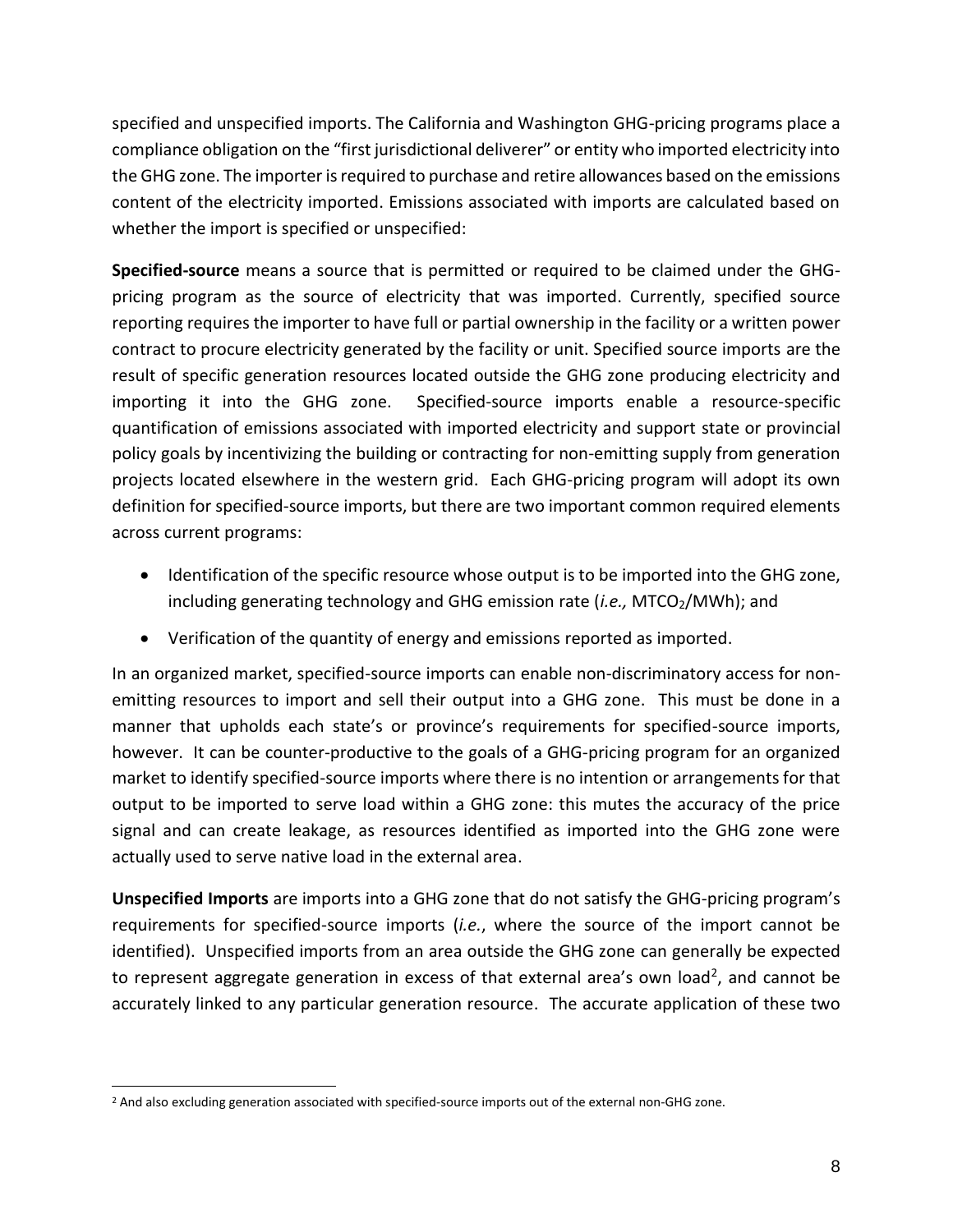types of imports in the context of a regional day-ahead and real-time organized market presents important design challenges, discussed below.

#### **A. Challenge 1: Accurately Determining The Import GHG Rate**

Accurately determining the GHG emissions of electricity imports (referred to as the "**Import GHG Rate**") is of central importance to achieving the goals of a GHG-pricing program, as it will form the basis of any evaluation of the economic trade-off between importing electricity into the GHG zone instead of producing more of it within the GHG zone. An Import GHG Rate that is either inaccurately high or inaccurately low will limit the effectiveness of a GHG-pricing program, in different ways, as illustrated below:



is the GHG emission rate of the specified generation resource(s) supporting those imports. The key task for an organized market is to verify that the applicable criteria established by a GHGpricing program for specified-source imports have been satisfied, after which the market software can dispatch the specified generation resource based on its costs (including the cost of its GHG emissions, if any) in tandem with the scheduling of a corresponding quantity of specifiedsource imports into the GHG zone. In this manner, the cost of the specified-source imports into the GHG zone will accurately include the cost of the resources' GHG emissions, and can be directly evaluated against the cost of available generation located within the GHG zone (which also include GHG costs).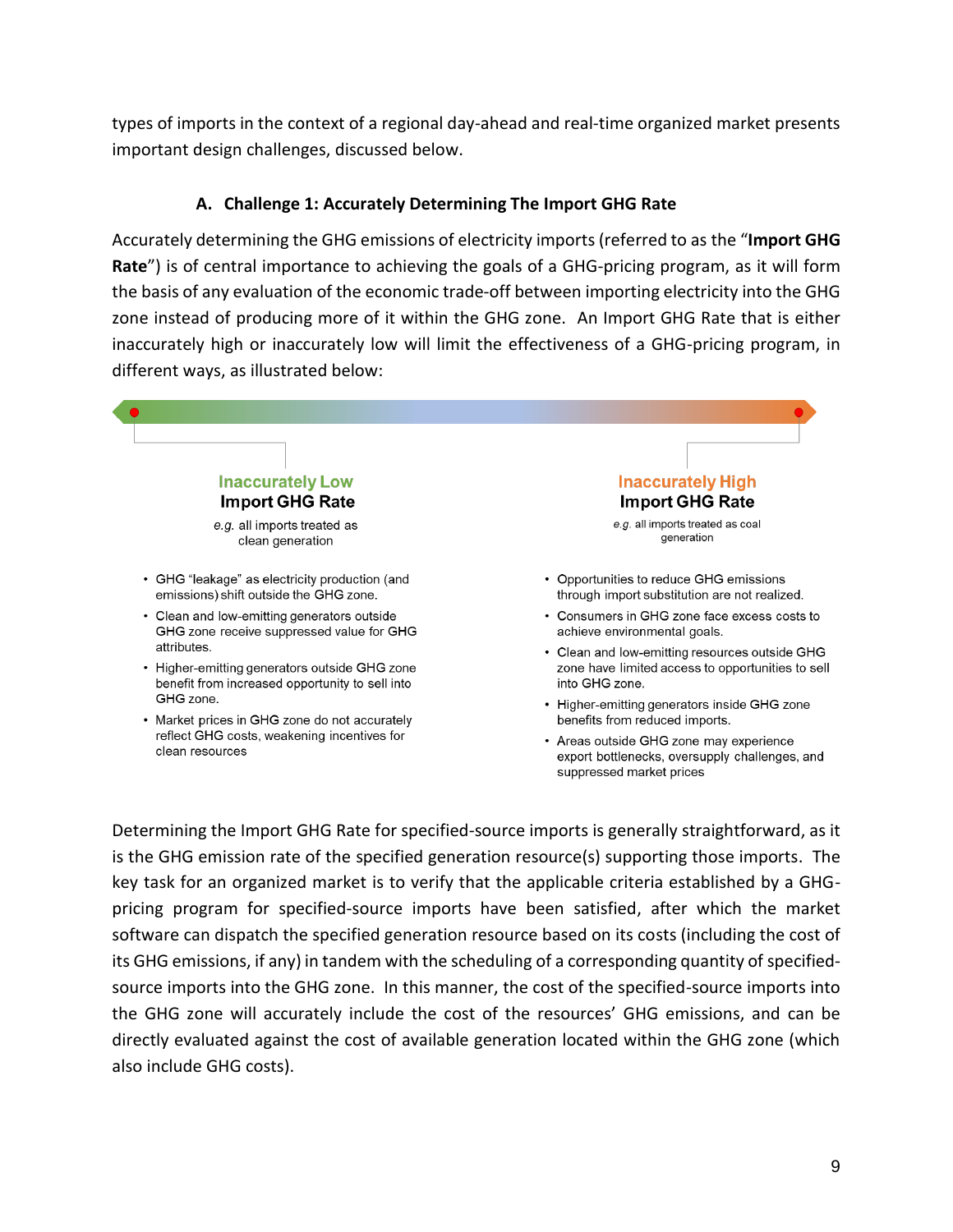The Import GHG Rate for unspecified imports generally seeks to represent the rate applicable to the aggregate generation in the external area (outside the GHG zone) that is in excess of aggregate external load. The state or provincial bodies that have authority over a GHG-pricing program will specify how the Import GHG Rate for unspecified imports is determined. Existing GHG-pricing programs apply an Import GHG Rate based on historical information regarding the type of generation resource that tends to be marginal in a region, as this is the type of resource that would increase production if exports from that region increased. This calculation typically consists of a single value for a particular region, but calculations could also be developed that are specific to the time of day or to the month of the year. Conceptually, it may even be possible to calculate the Import GHG Rate for unspecified imports on a continuous basis, reflecting the specific mix of resources in use at a particular time.



A more finely-tuned calculation of Import GHG Rates will generally support more efficient import schedules, provided that the increased granularity does not compromise accuracy. For instance, a very granular calculation may inadvertently lead to circumstances where the Import GHG Rate for unspecified imports is inaccurately low due if it fails to recognize that production from energylimited clean resources in one hour may lead to increased use of higher-emitting resources in a future hour. It should also be recognized that an inaccurately low unspecified Import GHG Rate is more problematic than one that is inaccurately high, as clean and low-emitting resources have the opportunity to deliver their output to a GHG zone as a specified-source import.

The risk of inaccuracy is magnified if the organized market optimization process goes beyond simply identifying the generation resource type that is the marginal producer in an hour, and is tasked with selectively "assigning" individual generation resources to imports into the GHG zone,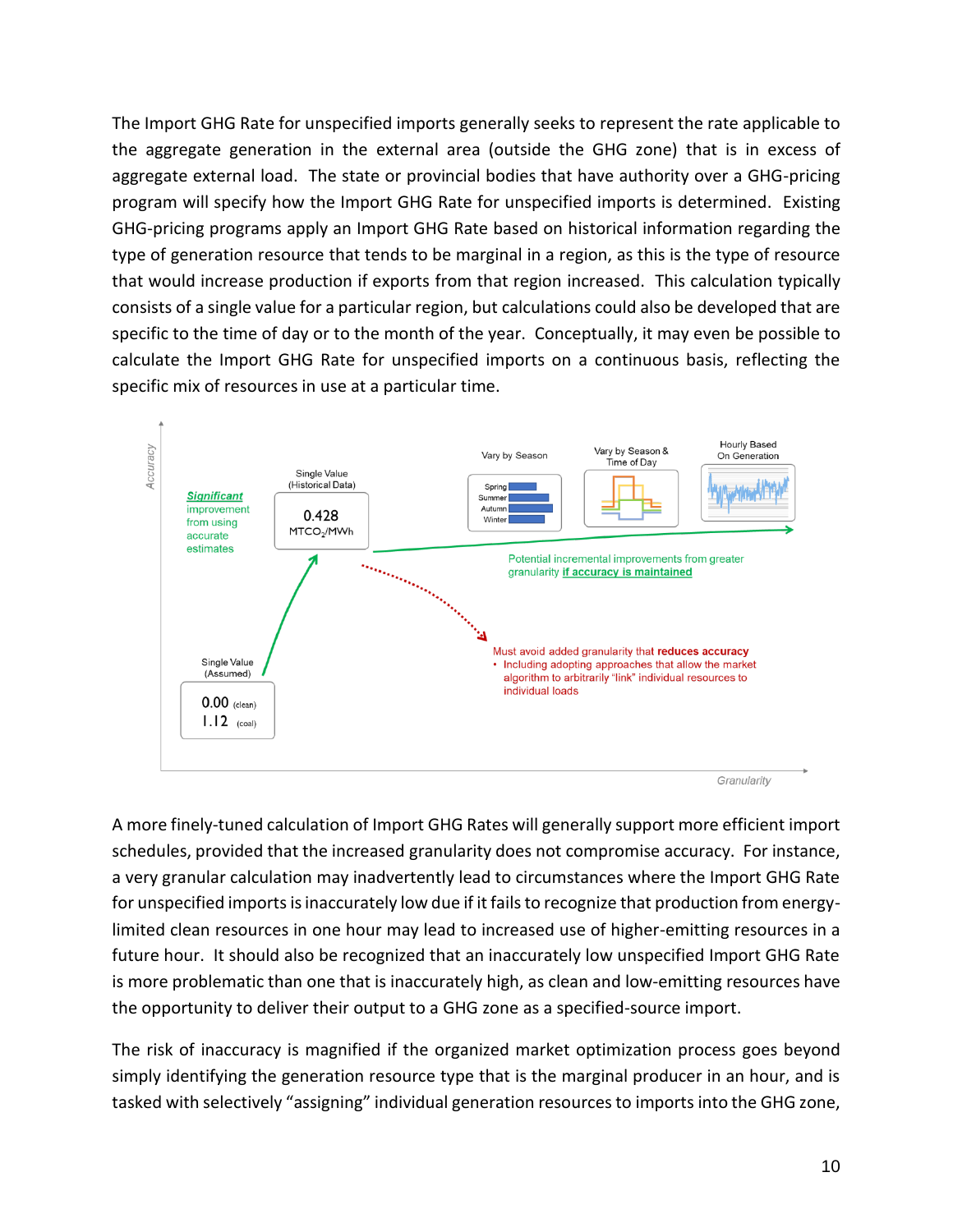and applying the GHG emission rate of the "assigned" resources as the Import GHG Rate. This is problematic because, in an organized market, there is generally *no basis for any* presumption of a connection between an individual generation resource and any individual load. Rather, all generation offered into the market is simultaneously dispatched (at the busbar of each resource) to serve all load and all exports (subject to transmission and other constraints).

Enabling the market optimization to simply select the generation resource that is "deemed" as being the source of the imported electricity into the GHG zone would be arbitrary and inaccurate. And because the objective being pursued by typical organized market software is to minimize overall production costs, such an approach will utilize that latitude to choose whichever "links" minimize the quantity of GHG emissions that are associated with imports, regardless of whether such "links" are accurate or even plausible. This can result in the market software dispatching incremental output from an external GHG-emitting resource, while concurrently deeming the import to be from a clean resource that:

- Was committed to serve native load outside the GHG zone;
- Did not increase its output in the market; and/or
- Was not imported (or even able to be imported) to the GHG zone.

Such outcomes highlight the inherent tension between a GHG-pricing program's objective of *increasing* electricity prices to accurately reflect the cost of GHG emissions associated with serving load, and a market optimization's objective of *minimizing* production costs through all available means, including through an arbitrary and inaccurate selection of the generation resources associated with an import. For this reason, the organized market should be designed to simply *apply* specified-source import treatment to those imports that clearly and unambiguously meet the applicable criteria of the GHG-pricing program for specified-source imports. For all other imports, the organized market should be designed to treat the imports as unspecified, reflecting that the imported electricity is being delivered from a mix of external resources that cannot be accurately identified.

#### **B. Challenge 2: Selecting Which Region(s) Receive The Output Of Each Resource**

Entities that sell and deliver the output of clean and low-emitting resources have a range of geographic regions, each with potentially one or more different environmental programs, where their generation can be imported and the associated clean attributes can be applied. This includes committing clean and low-emitting output under renewable portfolio standards, clean energy standards, and product content disclosures, in addition to GHG-pricing programs. These entities need to ensure that the totality of their commitments to the different environmental programs do not overcommit their clean or low-emitting supply volumes. For instance, a seller may have determined that it is able to commit 1,000 GWh of its clean supply to an environmental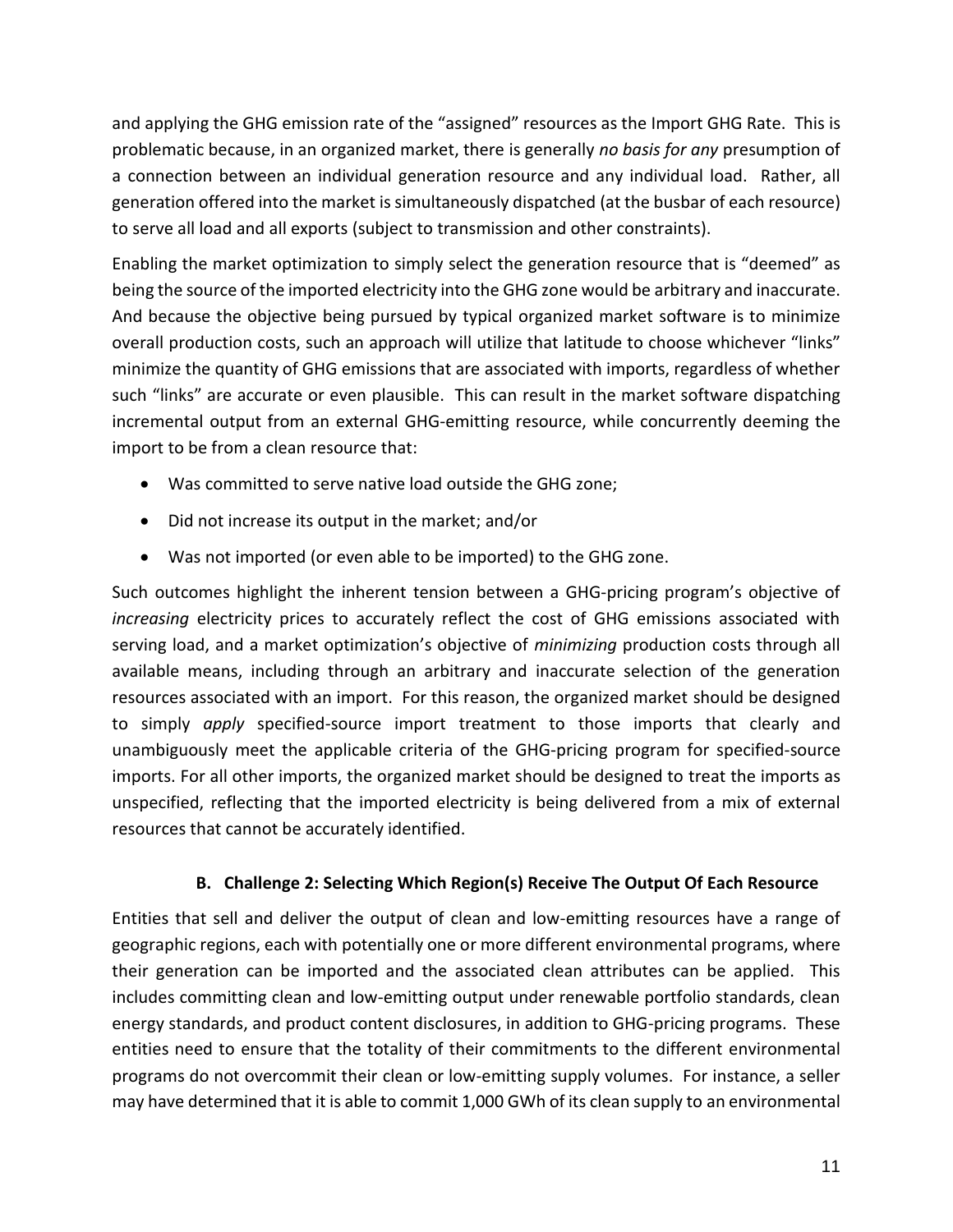program in another region over the course of a particular year, and still meet its annual obligations to its source region. That seller may be unable to successfully meet its commitments in its source region if (1) it is required to sell *all* of the output of its resource as clean or lowemitting supply whenever its makes sales in another region; or (2) it will not know until after the fact how much of the output was determined to be committed to that other region's environmental program as clean or low-emitting supply.

For many entities, their clean supply consists of energy-limited resources whose output must be efficiently allocated over a timeframe of days, months, and seasons (or longer). An organized market, in contrast, schedules and dispatches resources one interval (*e.g.,* one hour) at a time. And while some organized markets attempt to incorporate certain energy limitations over time, these constraints are generally limited to 24 hours or less. In other words, not only will a regional organized market lack comprehensive visibility of all of the different programs that an entity may participate in (or the obligations they have already entered into), organized markets simply lack a framework to attempt to optimize a limited quantity of clean supply over the more relevant timeframes of the applicable environmental programs.

For this reason, each seller in an organized market must have the ability *for it to determine* the quantity—if any—of output that it will commit to being delivered as a specified-source import to another region. This "seller autonomy" approach may raise similar questions to those raised in other forums related to GHG-pricing programs about whether a seller of clean or low-emitting supply could engage in deliberate and unaccounted for "backfilling" of its clean resources with emitting supply that increases GHG emissions elsewhere in the region. For example:

- An integrated utility could deliver all of its clean resource output to a GHG zone, requiring it to purchase unspecified supply to serve its own load in the same hour; or
- An integrated utility could deplete its energy-limited storage hydro resource to meet its own load and deliver additional output to a GHG zone, requiring it to purchase unspecified supply in a future period to serve its own load.

These concerns are valid, but are not unique to the application of GHG-pricing programs in the context of organized markets, nor are they unique to a "seller autonomy" approach to deciding when and where clean or low-emitting supply is delivered. Rather, these concerns apply to all designs and approaches to applying GHG-pricing programs to electricity markets, and are best addressed through potential enhancements to the requirements for specified-source imports, if and when such enhancements are determined necessary by the regulators governing the applicable GHG-pricing program.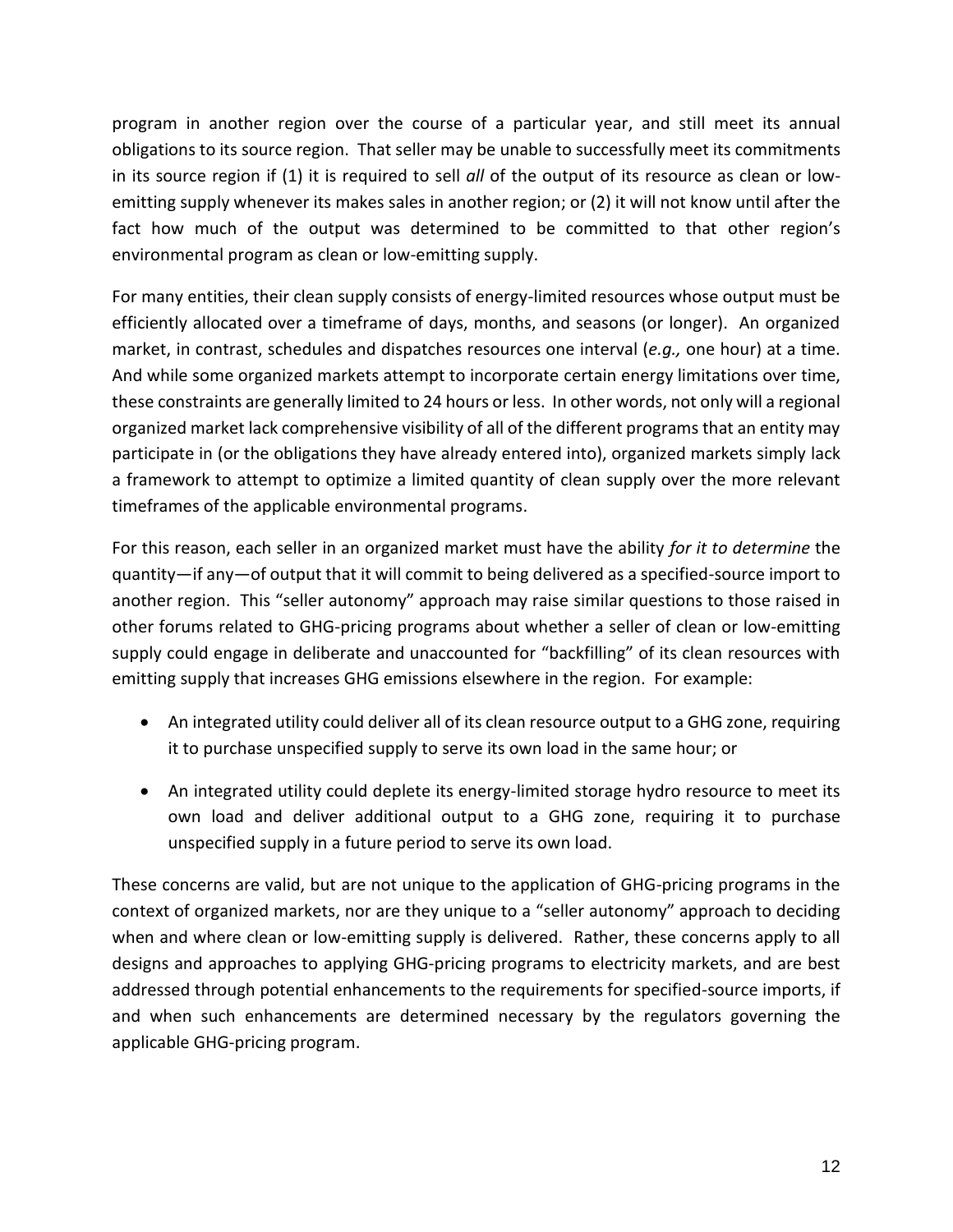# **C. Challenge 3: Verifying That The Output Of The Specified-Source Was The Electricity That Was Imported**

GHG-pricing programs have required that specified-source imports not only identify a generating resource, but also that the output of that resource be imported into the GHG zone. Demonstrating that the import of that specified-source electricity actually occurred requires that import verification rules be developed and administered by the state air regulator.

To date, GHG pricing program rules<sup>3</sup> in California and Washington include requirements for physically scheduled imports in the bilateral markets (including the use of the CAISO's intertie bidding framework), as well as separate provisions related to resources that are algorithmically "deemed" by CAISO to be imported through the CAISO's Western Energy Imbalance Market (WEIM)<sup>4</sup>. It is likely that GHG program rules will continue to evolve as new markets are developed in the west.

While it is important to recognize that GHG program rules may be developed or updated to reflect future organized market structures used to arrange imports, GHG design choices for a future regional day-ahead market must be made with the objective of accurately and faithfully upholding GHG program requirements, including developing a credible approach for validating specified-source imports.

Outside of organized markets, the industry standard mechanism for communicating the information necessary to demonstrate energy delivery, including the import of electricity into a specific region, is the use of e-Tags. E-Tags provide a validated source of the key details demonstrating direct delivery, including the identified generation resource, the load being served by the delivery, and the transmission path and transmission service arrangements enabling delivery from the resource to the load. Importantly, the information in an e-Tag must be validated by the applicable entities associated with the delivery. In particular, each transmission service provider on the delivery path will confirm that transmission service was, indeed, reserved and scheduled as specified on the e-Tag.

In the context of an organized market, electricity produced by a generator outside the GHG zone is generally sold to the market at the generator's busbar. While a generator's output—together with the output of other generators—can contribute towards *unspecified* imports into a GHG zone, a seller that has made no arrangements to import the output of that resource into a GHG zone should not be treated as a specified-source import. Whether a regional organized market

<sup>&</sup>lt;sup>3</sup>[https://www.arb.ca.gov/cc/reporting/ghg-rep/ghg-rep-power/epe-faqs\\_2021.pdf?\\_ga=2.211686226.611494132.1652364749-](https://www.arb.ca.gov/cc/reporting/ghg-rep/ghg-rep-power/epe-faqs_2021.pdf?_ga=2.211686226.611494132.1652364749-571543123.1652364749) [571543123.1652364749;](https://www.arb.ca.gov/cc/reporting/ghg-rep/ghg-rep-power/epe-faqs_2021.pdf?_ga=2.211686226.611494132.1652364749-571543123.1652364749)

<https://ecology.wa.gov/DOE/files/53/533eec8a-faf6-4a2e-afce-278d404caad6.pdf>

<sup>4</sup> Concerns related to the accuracy of algorithmic "deeming" are further discussed in Section II A.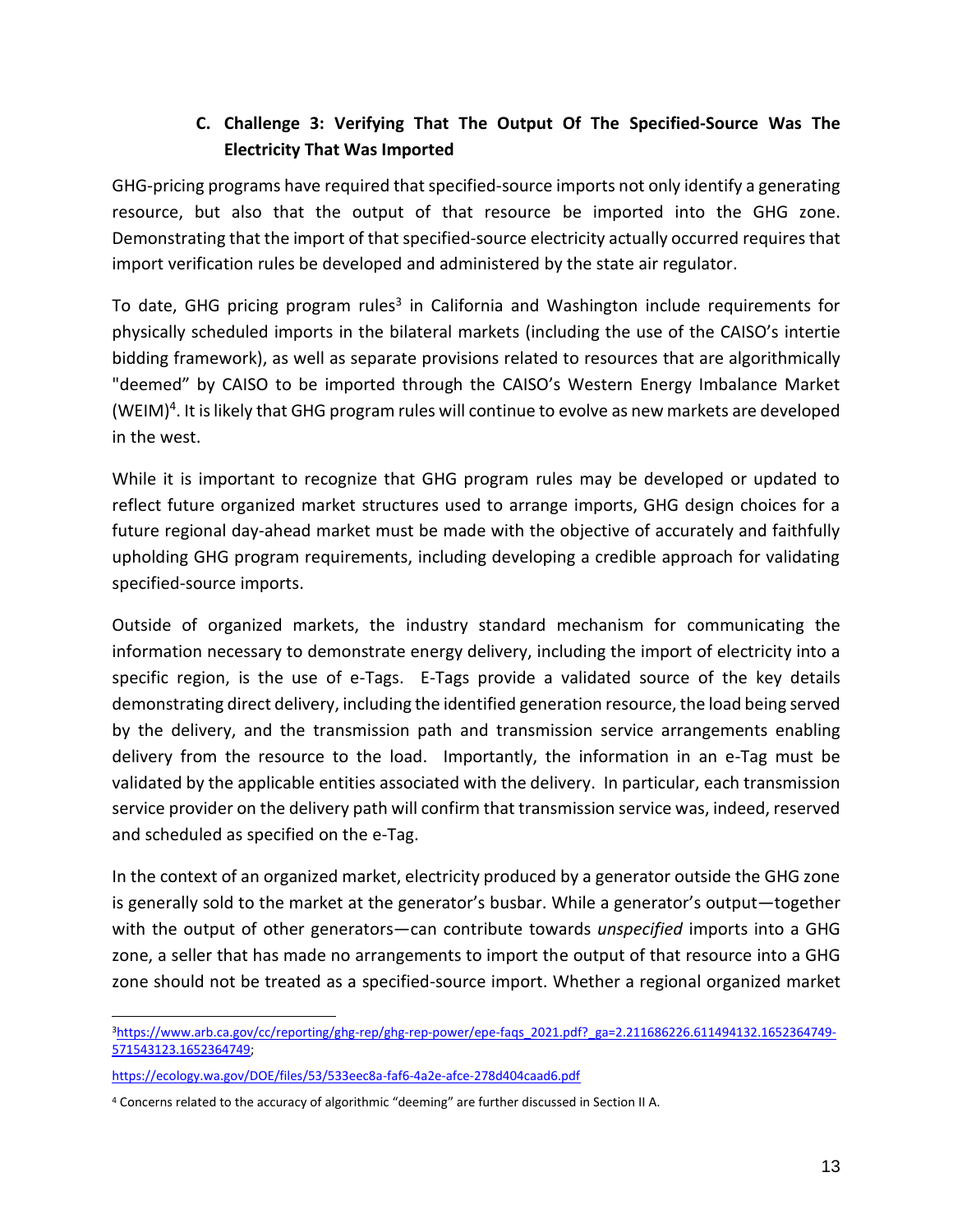design uses e-Tags or some alternative approach, the mechanism to communicate the information necessary to support the specified-source import must be sufficiently robust to provide objective verification that the import of the output of the specified source has indeed occurred. This raises some important implementation questions:

- 1. How can we best ensure that a feasible path existed to deliver the output of the specifiedsource generator to the GHG zone?
- 2. How can we best ensure that the amount of aggregate specified-source deliveries to a GHG zone on a particular path does not exceed the transfer capability of that path?
- 3. What transmission arrangements should be necessary, if any, for an entity to be able to claim that its specified-source deliveries to a GHG zone are the ones that should be accepted when there are more deliveries than can be accommodated?
- 4. Are there other mechanisms that should be considered, such as contractual requirements, or verification of non-emitting surplus?

#### **III. Proposed Design**

The proposed design seeks to enable the organized market to efficiently dispatch generation resources and determine accurate market prices that are fully consistent with the GHG-pricing program, if any, adopted by the respective state or jurisdiction. This objective includes maximizing participation in the organized market by all resources (*i.e.,* avoiding a design that requires a clean resource to transact outside the organized market in order to realize the value of its clean attributes).

The proposed design enables any generation resource that is the source of a specified-source import to a GHG zone to inform the market operator in advance. Under a market design that supports base schedules, this functionality can be leveraged to enable participants to communicate their intent to deliver their resource to the GHG zone and to provide the necessary information to validate the specified-source import. To the extent base scheduling functionality is not supported, another technical solution will be required to allow entities to communicate this information. Resources associated with specified-source imports will be dispatched in tandem with a corresponding quantity of imports scheduled into the identified GHG zone; these resources will receive an energy price that includes the GHG Price of the GHG zone, and will be responsible for reporting and compliance under the applicable GHG-pricing program.

All other generation resources will be dispatched and compensated at the market price at their generation interconnection point, or node. Aggregate generation in excess of aggregate load in the external non-GHG zone may be imported into a GHG zone as unspecified import, based on an unspecified import "toll."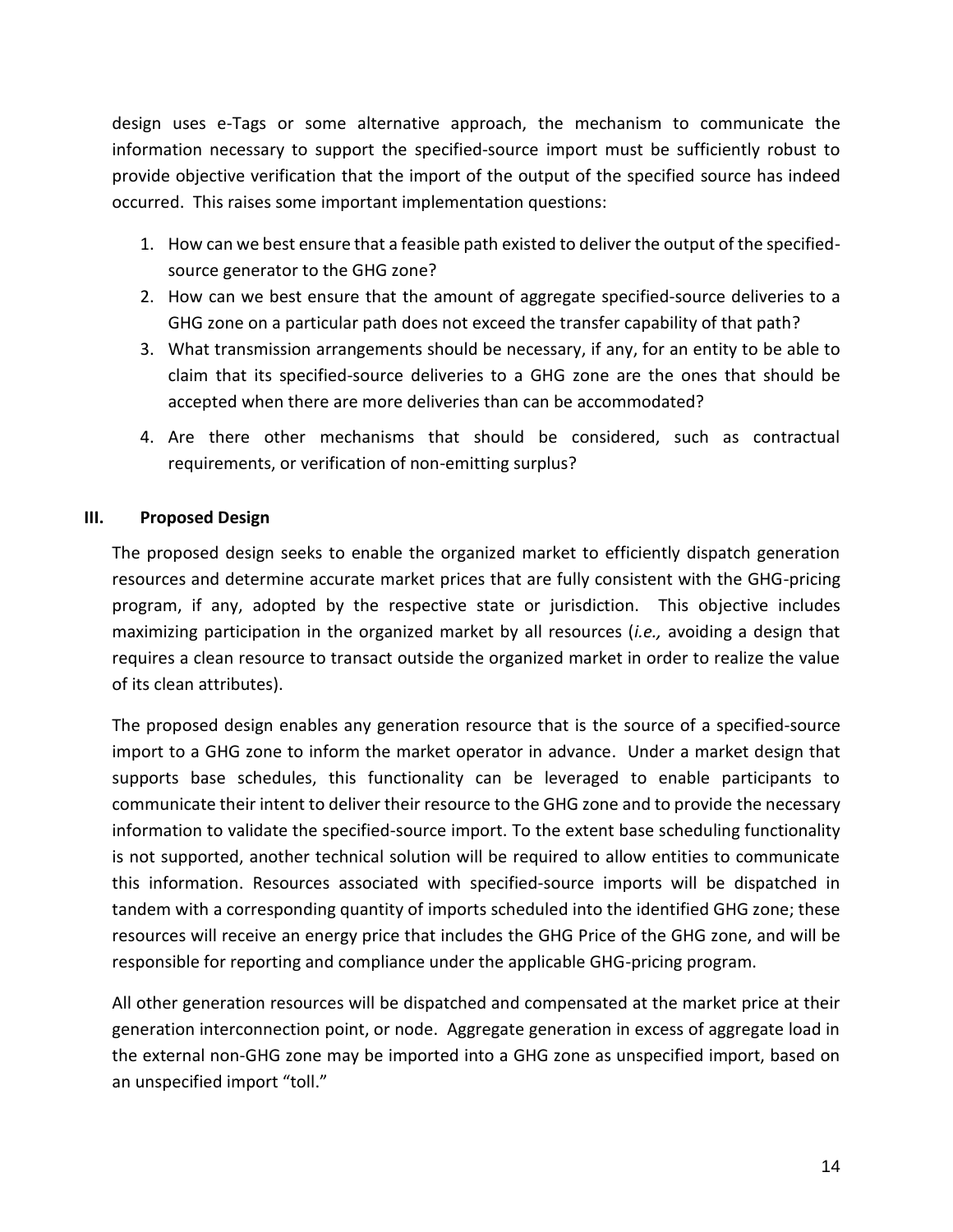#### **A. Specified-Source Import Proposal For A Day-Ahead Market**

#### *1. Advance Communication of Specified Source Imports*

A generation resource that is the source of a specified-source import into a GHG zone will inform the market operator in advance using base schedule functionality or other technical approach. This communication must include the information necessary to support the specified-source import, such as: 5

- Identified generation resource;
- GHG emission rate for the resource (MTCO $_2$ /MWh);
- Identified GHG zone to which the generation output will be delivered;
- Valid physical delivery path, including, for each segment: the TSP, POD, POR, transmission reservations / AREF, transmission allocation (MW), and expected energy profile (MW); and
- Additional information as may be required by the applicable GHG-pricing program.

This information is required regardless of whether the specified generation source submits economic offers to the market or whether it submits a self-scheduled output quantity. This establishes the *maximum* quantity of specified-source imports from the generator to the GHG zone, but lower quantities resulting either from resource availability (*e.g.,* wind output) or economic dispatch are accommodated by the market operator updating the energy profile.

Each generation resource supporting a specified-source import to a GHG zone must also be validated by the applicable transmission service provider(s) to verify the import. One way this validation can be provided is through the use of e-Tags, where an e-Tag containing the same information referenced above would be required to be submitted and approved by the applicable transmission service providers by the end of the preschedule window (*e.g.*, 3 p.m.), and be maintained through real-time.

# *2. Offer Submission, Dispatch And Settlement*

A generation resource that is identified as the source of a specified-source import into a GHG zone will include the cost of any compliance obligation with the GHG-pricing program in its offer price. It is not necessary for the GHG-related price to be offered separately from other

<sup>5</sup> Base schedules are anticipated to have additional applications requiring the delivery of identified generation to identified loads or locations. The present discussion is limited to the use of base schedules in the context of implementing GHG-pricing programs.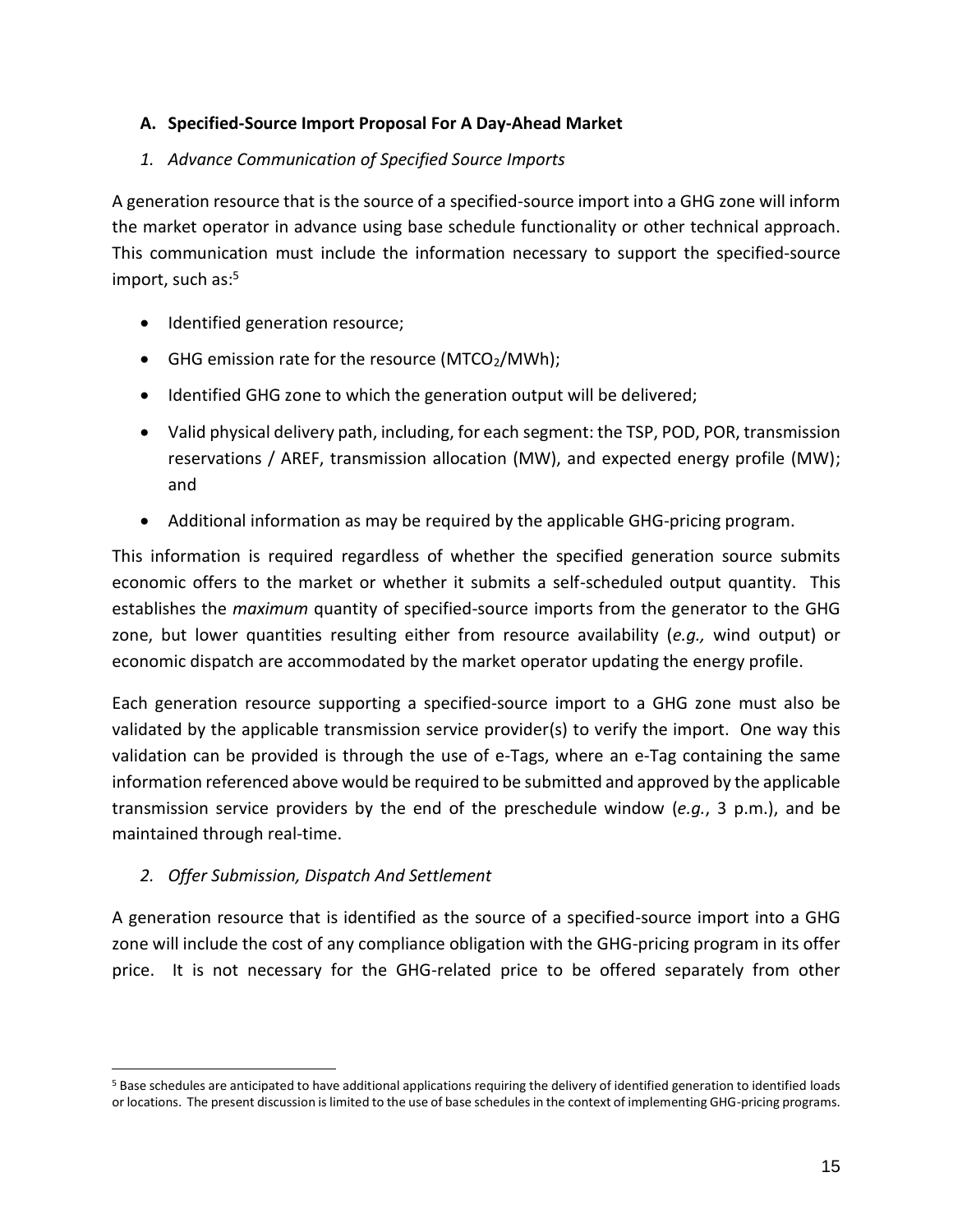components of the resource offer price, since the resource will be economically dispatched only in the context of delivering to the GHG zone.<sup>6</sup>

The market will optimize the dispatch of the specified resource in tandem with scheduling of specified-source imports into the identified GHG zone. That is, any change to the quantity of the specified-source import requires an equivalent change in the output from the identified generation resource.

A generation resource associated with a specified-source import will be compensated based on the locational-marginal price ("**LMP**") at its individual generator location, plus the GHG Price in the GHG zone being served by the specified-source import, as discussed further below.<sup>7</sup>

# *3. Reporting And GHG-Pricing Program Compliance*

For all specified-source imports, the market operator will record the final delivered quantity that results from the market optimization. These records will enable consistent communicating and reporting of:

- The total quantity (MWh) of specified-source imports into each GHG zone in each interval;
- The total quantity of GHG emissions (MT) associated with specified-source imports into each GHG zone in each interval; and
- The individual generation resource(s) that engaged in specified-source imports into each GHG zone, and their respective import volume (MWh) and GHG emissions (MT).

The market participant associated with a specified-source import of electricity from a generation resource will generally be responsible for reporting and complying with the requirements of the applicable GHG-pricing program. For instance, the market participant will be responsible for reporting the quantity of the import, and the GHG emissions associated with the import, based on the emission rate of the identified generation resource. The net GHG-related compensation for a specified-source import is therefore the GHG Price that is paid to the resource through the market settlement process less the cost of any GHG allowances or GHG tax on the GHG emissions of the resource. Section III.C, below, provides an illustrative example of the market settlements and GHG-related responsibilities for specified-source imports.

<sup>6</sup> There may be other reasons why the GHG cost component may be submitted separately from other elements of the offer, but it is not necessary in order to implement the aspects of the proposed design related to GHG-pricing programs.

<sup>7</sup> In addition, the transmission capability associated with the delivery may receive congestion revenue; this is addressed as a separate component of the market proposal.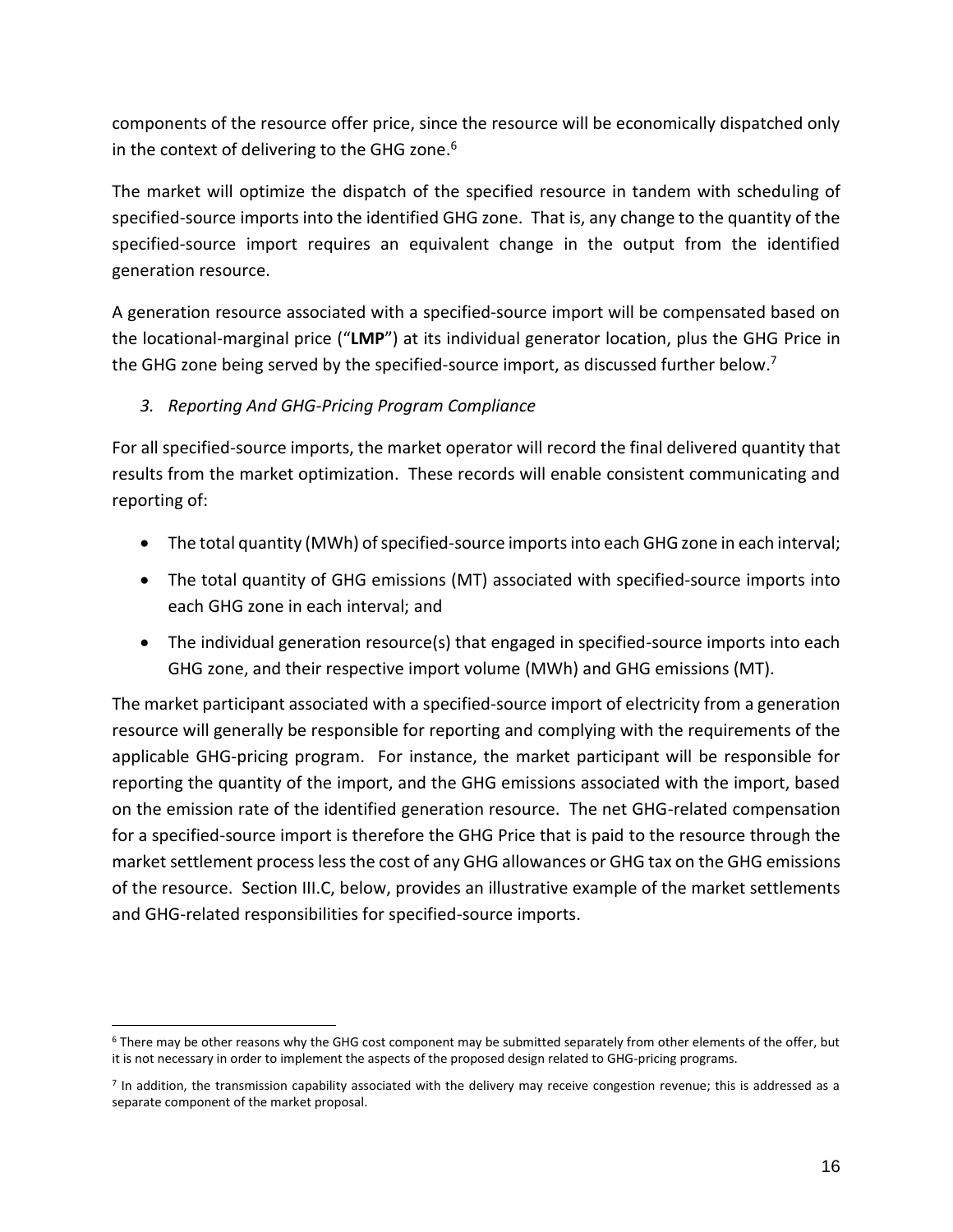#### **B. Unspecified Import Proposal**

Generation resources not identified on a specific basis will deliver, sell, and be compensated for their output at their individual generation interconnection point. Aggregate generation in excess of aggregate load in an external non-GHG zone can still be imported into a GHG zone, as an unspecified import that is not associated with any particular generation resource.

#### *4. Scheduling Of Unspecified Imports*

The GHG emissions associated with an unspecified import are determined by the Import GHG Rate established by the GHG-pricing program. By multiplying this Import GHG Rate by the cost of GHG allowances or by the value of a GHG tax on each ton of GHG emissions, the market software can calculate a surcharge or "toll" for scheduling unspecified imports. The total cost paid by the GHG zone for unspecified imports is therefore the cost of energy in the non-GHG zone plus the "toll". Unspecified imports will only be scheduled when the market price of electricity inside the GHG zone (which includes GHG costs) is higher than the market price of electricity in the non-GHG zone (which does not include GHG costs) by at least as much as the "toll." This concept is illustrated in the examples below:



- Zone is \$60/MWh the cost of electricity in the External Area
	- (\$50/MWh) plus
	- the \$10/MWh "toll", for a total of \$60/MWh.
- This is more than the market price of electricity in the GHG Zone, which is \$55/MWh.
- Therefore, unspecified imports are not scheduled by the market software.
- Zone is \$60/MWh, as in the first example.
- But in this example, the market price of electricity in the GHG Zone is \$60/MWh.
- Therefore, unspecified imports are scheduled by the market software.
- *5. Compensation, Reporting And Compliance*

Since unspecified imports are not associated with any specific generation resources, there is no GHG-related market compensation paid to generation resources in the non-GHG zone. This means that the price charged by the market operator to the GHG zone for the unspecified import will necessarily be higher than the price paid by the market operator to generation resources in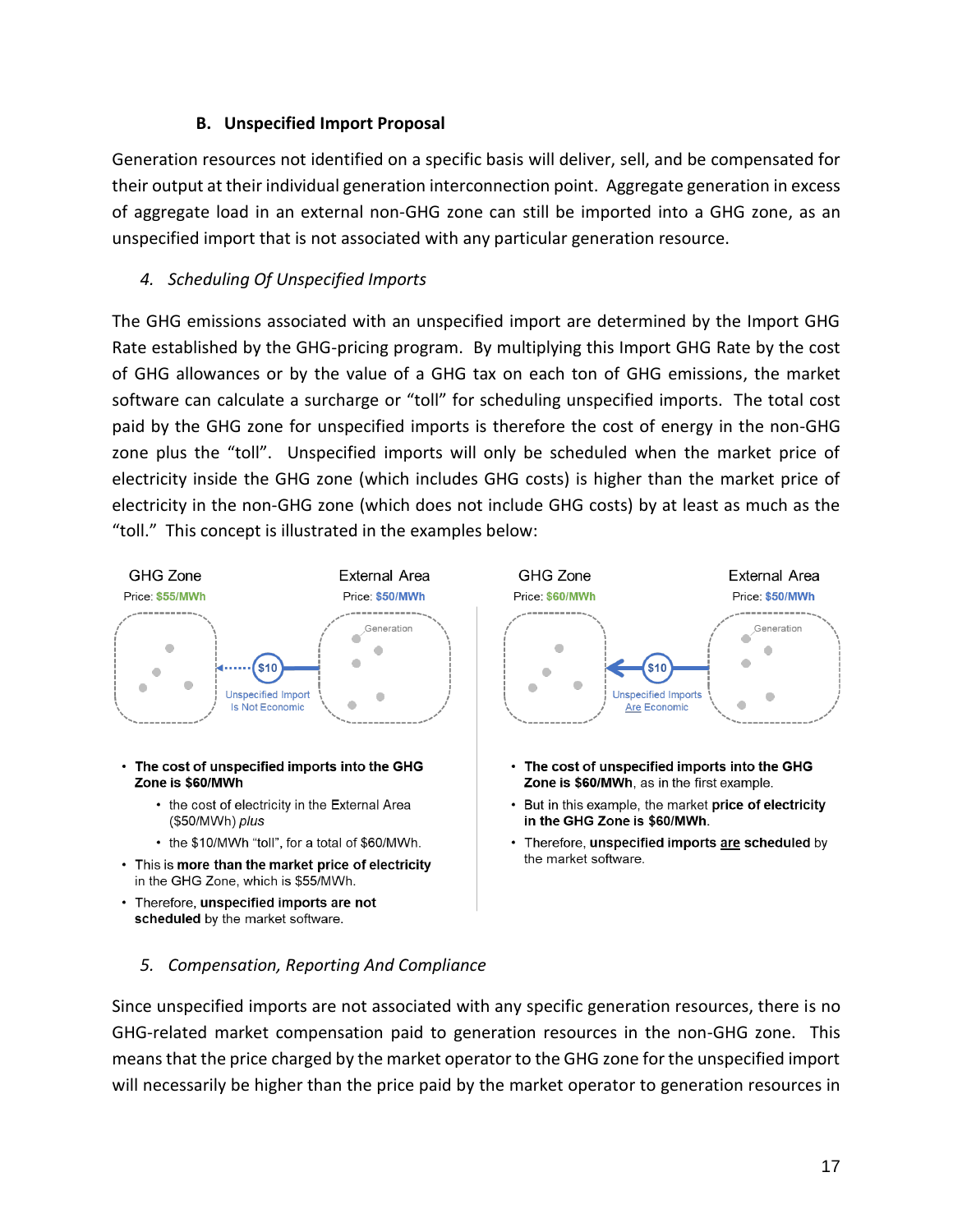the non-GHG zone. This is the expected outcome with any GHG-pricing program, and results in market settlements that collect surplus revenues, as illustrated below. The amount of this surplus is the "toll" multiplied by the quantity of unspecified imports subject to that "toll."



Unspecified imports also result in an obligation to report and comply with applicable rules of the GHG-pricing program adopted in the GHG zone. This generally includes responsibility for procuring GHG allowances (or paying a GHG tax) on the GHG emissions associated with the unspecified imports.

The market design process will need to clarify the entity that will assume responsibility for reporting and compliance obligations related to unspecified imports (*i.e.,* the entity that will be the "importer" and subject to the rules of the GHG-pricing program). For example, this responsibility may be assigned to a third party, allocated broadly to all load in the GHG zone, or performed by the market operator itself. The entity with responsibility for GHG reporting and compliance will also be the entity that receives the surplus market revenues associated with financial settlement of unspecified imports, described previously. In this manner, the cost of compliance with the GHG-pricing program (*i.e.,* purchasing GHG allowances or paying a GHG tax in connection with the unspecified import) will be fully funded by the surplus market revenues arising from this activity. Section III.C, below, provides an illustrative example of the market settlements and GHG-related responsibilities for unspecified imports.

# **C. Illustrative Example**

The proposed conceptual framework is illustrated in the following example, comprised of a GHG Zone and an External Area. The GHG-pricing program for the GHG Zone has established an Import GHG Rate for unspecified imports of 0.5 MTCO<sub>2</sub>/MWh, and GHG allowances in the GHG Zone are estimated to cost \$20/MT. The market software therefore calculates a "toll" for unspecified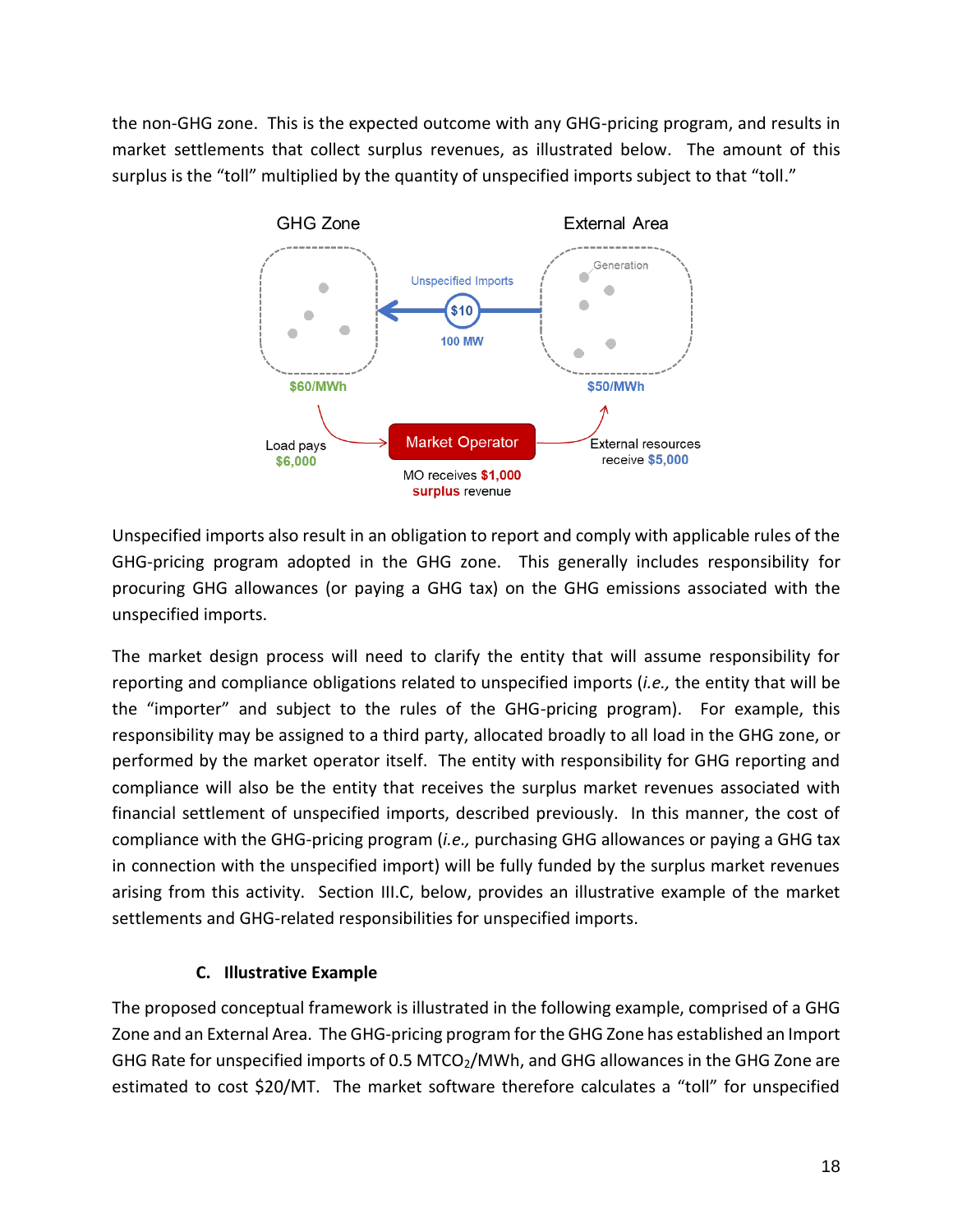imports of \$10/MWh. In the example below, load in the GHG Zone is met by supply that includes 200 MW of unspecified imports from the External Area and 100 MW of specified-source imports from a non-emitting generation resource located in the External Area, Gen. 1. The price in the External Area is \$50/MWh, whereas in the GHG Zone the price is \$60/MWh, implying a GHG Price of \$10/MWh. This example is shown below.



The market settlement process will charge all load the market price in the respective zone; and will pay all generation resources the market price in the respective zone. Additionally, Gen 1 (the identified source of the specified-source import) will receive the GHG Price. These settlements are summarized in the following table:

| Zone             | <b>Activity</b>                          | <b>MW</b>        | <b>Price</b><br>\$/MWh | <b>Total</b> | <b>GHG Responsibility</b>                                                                   |
|------------------|------------------------------------------|------------------|------------------------|--------------|---------------------------------------------------------------------------------------------|
| <b>GHG Zone</b>  | Load                                     | 400<br><b>MW</b> | \$60                   | \$24,000     | None                                                                                        |
|                  | Gen                                      | 100<br><b>MW</b> | \$60                   | $-56,000$    | 100 MW<br>at GHG rate of each<br>resource                                                   |
| External<br>Area | Load                                     | 400<br><b>MW</b> | \$50                   | \$20,000     | <b>None</b>                                                                                 |
|                  | Gen. 1<br>specified-source<br>for import | 100<br><b>MW</b> | $$60*$                 | $-56,000$    | 100 MW Specified-<br>Source Import<br>at GHG rate of Gen. 1                                 |
|                  | Gen (other)                              | 600<br><b>MW</b> | \$50                   | \$30,000     | None                                                                                        |
|                  | <b>Unspecified Import</b>                | 200<br><b>MW</b> | \$10                   | $-52,000$    | 200 MW Unspecified<br>Import<br>at Import GHG Rate<br>determined by GHG-<br>pricing program |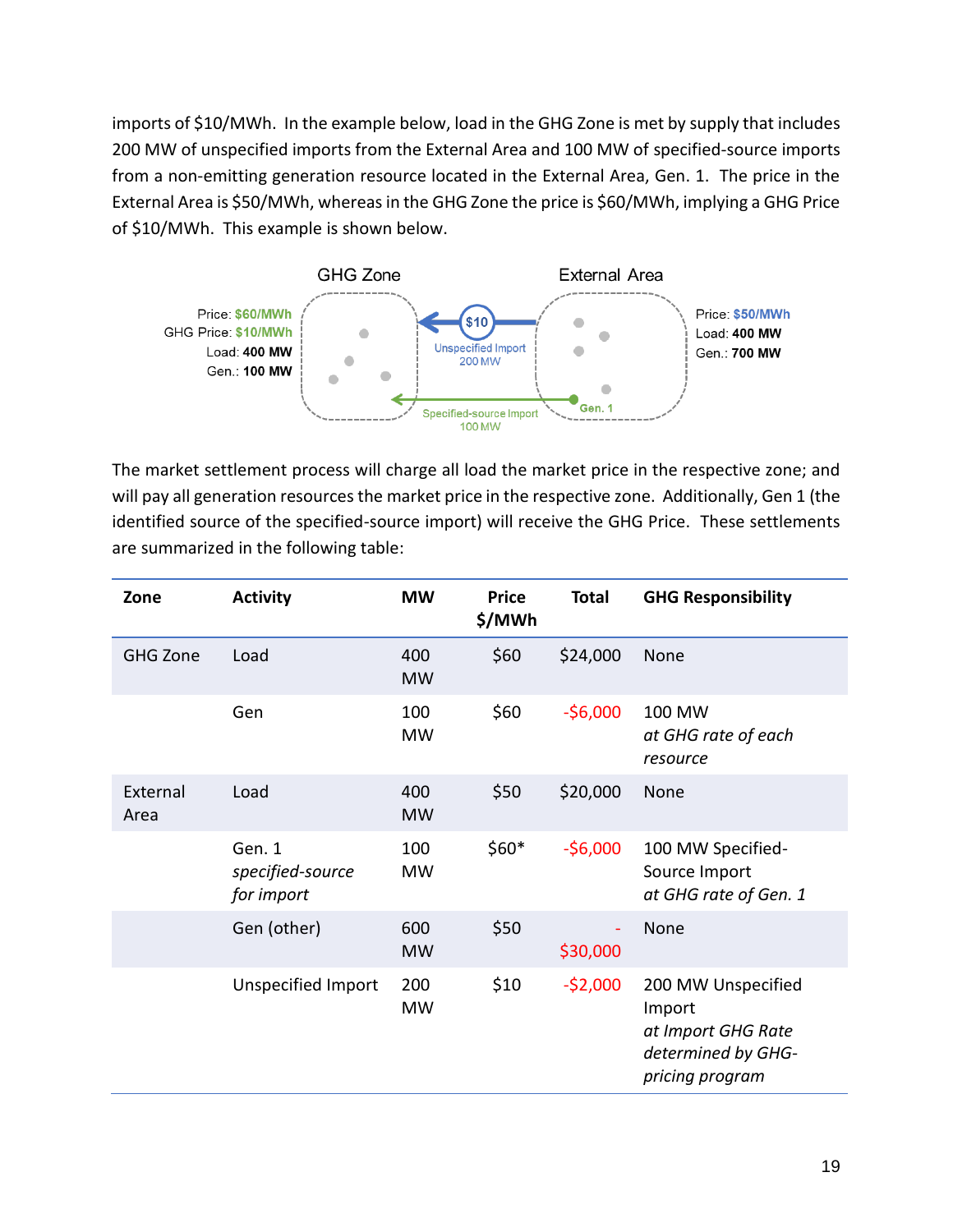In addition to these financial settlements that occur through the market settlement process, certain entities will have reporting and compliance responsibilities under the GHG-pricing program adopted in the GHG Zone. Specifically, Gen 1 must report the GHG emissions for its 100 MW specified-source import. Since Gen 1 is a non-emitting resource, it will not incur a compliance cost. In this manner, it will receive a net payment of \$10/MWh related to the delivery of its clean supply to the GHG Zone.

The entity assigned responsibility for unspecified imports, meanwhile, will report 200 MW of imports at the established Import GHG Rate of 0.5 MTCO $_2$ /MWh, or 100 MT. It will need to procure this quantity of GHG allowances which, at the assumed cost of \$20/MT, will cost \$2,000. This precisely matches the surplus revenue collected in the market settlement process, which was paid to the entity assigned reporting and compliance responsibility. By collecting a "toll" for unspecified imports that matches the compliance cost that will be incurred for those unspecified imports under the GHG-pricing program, the entity assigned compliance responsibility has minimal financial exposure, and is largely performing an administrative rather than a riskmanagement function.

# **D. Implementing Proposed Conceptual Framework In A Market Optimization**

# *1. Market Optimization Of Unspecified Imports*

The concept of a "toll" for unspecified imports can be implemented in the market optimization by enforcing a constraint on the quantity of unspecified imports for each GHG zone, as follows:

*Unspecified Import ≤ 0; where*

*Unspecified Import = [Load] + [Specified-Source Exports] + [Losses] – [Internal Generation] – [Specified-Source Imports]*

This "unspecified import constraint" prevents any net imports into the GHG zone other than specified-source imports. However, this constraint can be relaxed when the cost of continuing to enforce the constraint exceeds a defined value. This penalty price would be calculated as the Import GHG Rate for unspecified imports into the GHG zone (as established by the GHG-pricing program) multiplied by the prevailing price or tax rate for each ton of GHG emitted.

This approach will ensure that unspecified imports from a non-GHG zone accurately incorporate the cost of GHG emissions, according to the rules of the applicable GHG-pricing program. In the prior example, in which unspecified imports are assumed to have GHG emissions of 0.5 MTCO2/MWh and each ton of GHG emissions carries a cost of \$20, the unspecified import constraint would have a penalty price of \$10/MWh. Consequently, unspecified imports would only be scheduled—*i.e.,* the constraint would only be relaxed—if the value of electricity in the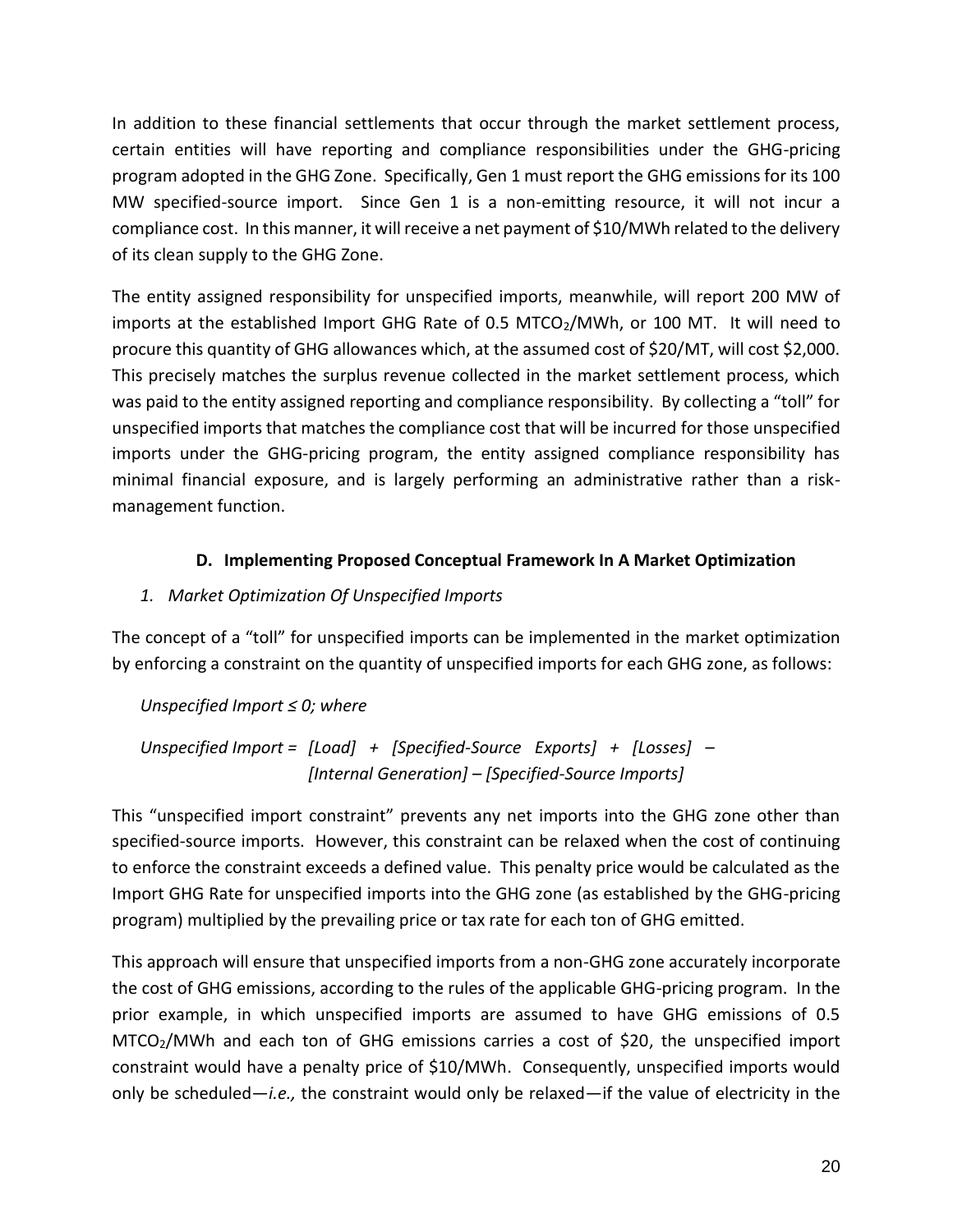GHG zone was at least \$10/MWh more than the cost of producing additional electricity in the non-GHG zone. This approach ensures that unspecified imports are only scheduled if they are economic *even after accounting for the GHG zone's cost of GHG emissions.*

#### *2. Calculating The GHG Price*

The market price of electricity in a GHG zone will exceed the market price of electricity in a non-GHG zone, all other things being equal. This price differential is referred to as the "GHG Price." In the market formulation, the GHG Price is equal to the shadow price of the unspecified import constraint, defined above. The shadow price of a constraint reflects the additional total production cost incurred as a result of respecting the constraint. In this case, the shadow price reflects the increase in total production cost associated with not allowing the market to schedule any imports into a GHG zone other than specified-source imports. Since the constraint enables the GHG zone to only access supply that already includes the cost of GHG emissions in its offer prices, the shadow price reflects the cost savings that would be available if the GHG zone could access supply that does not include GHG costs.

In the example below, a specified-source import is scheduled from a generation resource located in the external area, where the market price (excluding GHG costs) is \$45/MWh, into the GHG zone, where the market price (including GHG costs) is \$50/MWh. As in the earlier example, it is not economic to relax the unspecified import constraint, at a penalty price of \$10/MWh. The value of relaxing this constraint—that is, its "shadow price"—is \$5/MWh, since that is the reduction in total production cost that would occur if imports were not restricted. This is also the GHG Price in the GHG zone, which is paid to the generator in the external area associated with the specified-source import.



The GHG Price is equal to the total production costs that would be saved if the unspecified import constraint was not enforced (i.e., electricity could be purchased in the External Area at \$45/MWh and displace production from a \$50/MWh generating unit in the GHG Zone).

The \$5/MWh GHG Price is paid to the generating resource in the External Area that base schedules the specified-source import. This compensation is in addition to the \$45/MWh market price at its bus bar, for total compensation of \$50MWh.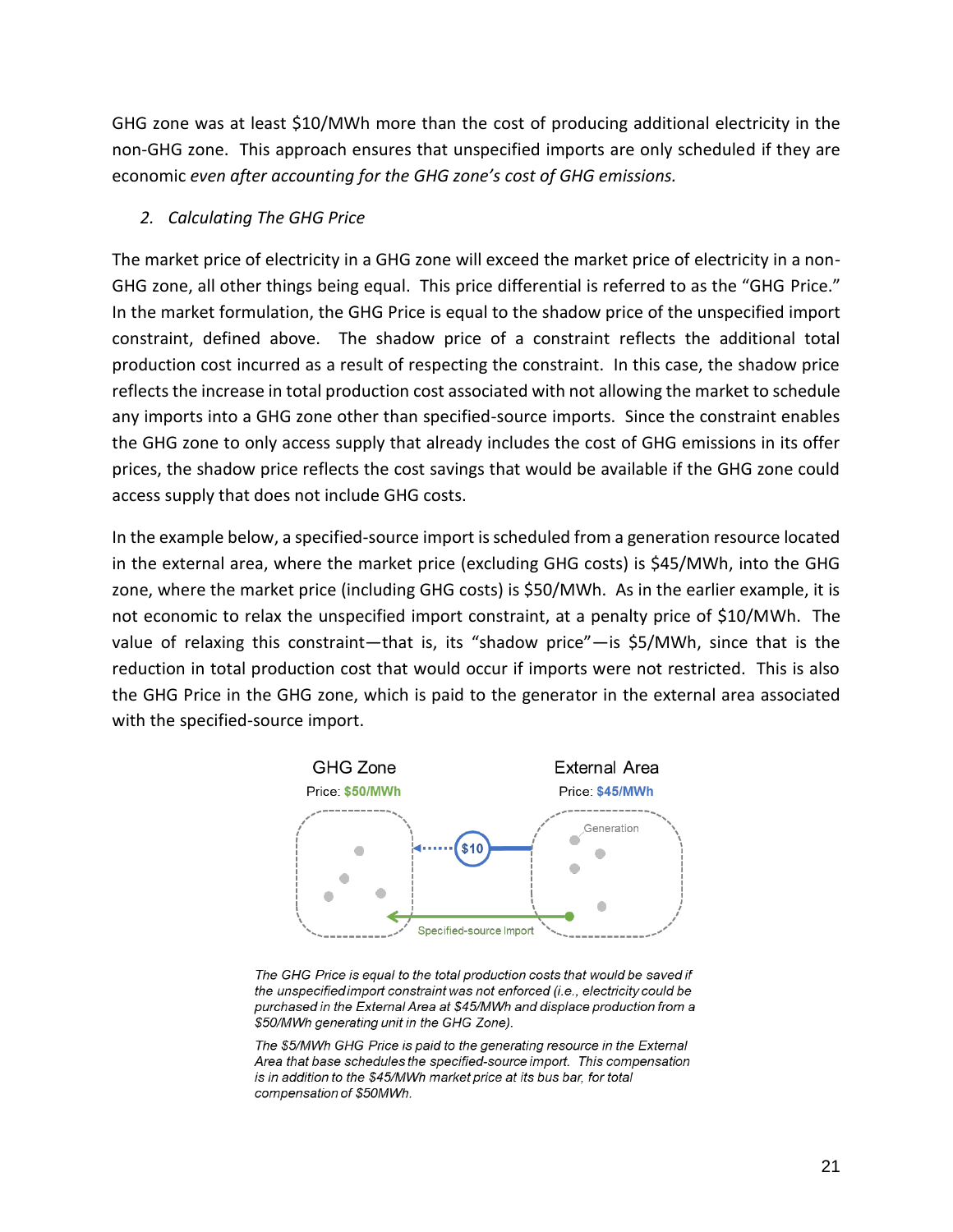Note that the GHG Price can be anywhere from \$0 up to the penalty price for unspecified imports. When the GHG Price is just equal to the penalty price for unspecified imports, the market optimization does, in fact, relax the constraint, providing additional supply into the GHG zone (up to the limit of any transmission constraints).

# **E. The Design Proposal Is Workable Under Multiple Configurations Of GHG-Pricing Programs**

For explanatory purposes, the design proposal was described above generally in the context of a single GHG zone, with all other market areas having no GHG-pricing program. The design proposal is readily extended to accommodate several different configurations of GHG-pricing programs, as is likely to be encountered in the coming years.

# *1. Scenario 1: Multiple Separate GHG Zones*

It is likely that the market footprint will involve multiple states or provinces, each of which has adopted its own independent GHG-pricing program, as well as other states or provinces that have not. The design proposal can reflect this configuration. For specified-source imports, no modification is necessary, as each generation resource is already required to signal its intent to import to a particular GHG zone on a resource-specific basis. The fact that there are multiple potential GHG zones does not add any additional complexity to this approach.

Unspecified imports would be defined for each GHG zone in the same manner as described in Section III.B.1, above. Importantly, however, each unspecified import constraint would have its own penalty price at which that GHG zone's constraint could be relaxed. The penalty price would reflect the particular provisions of that GHG zone's GHG-pricing program.

The figure below illustrates both specified-source and unspecified imports between an external area and two independent GHG zones.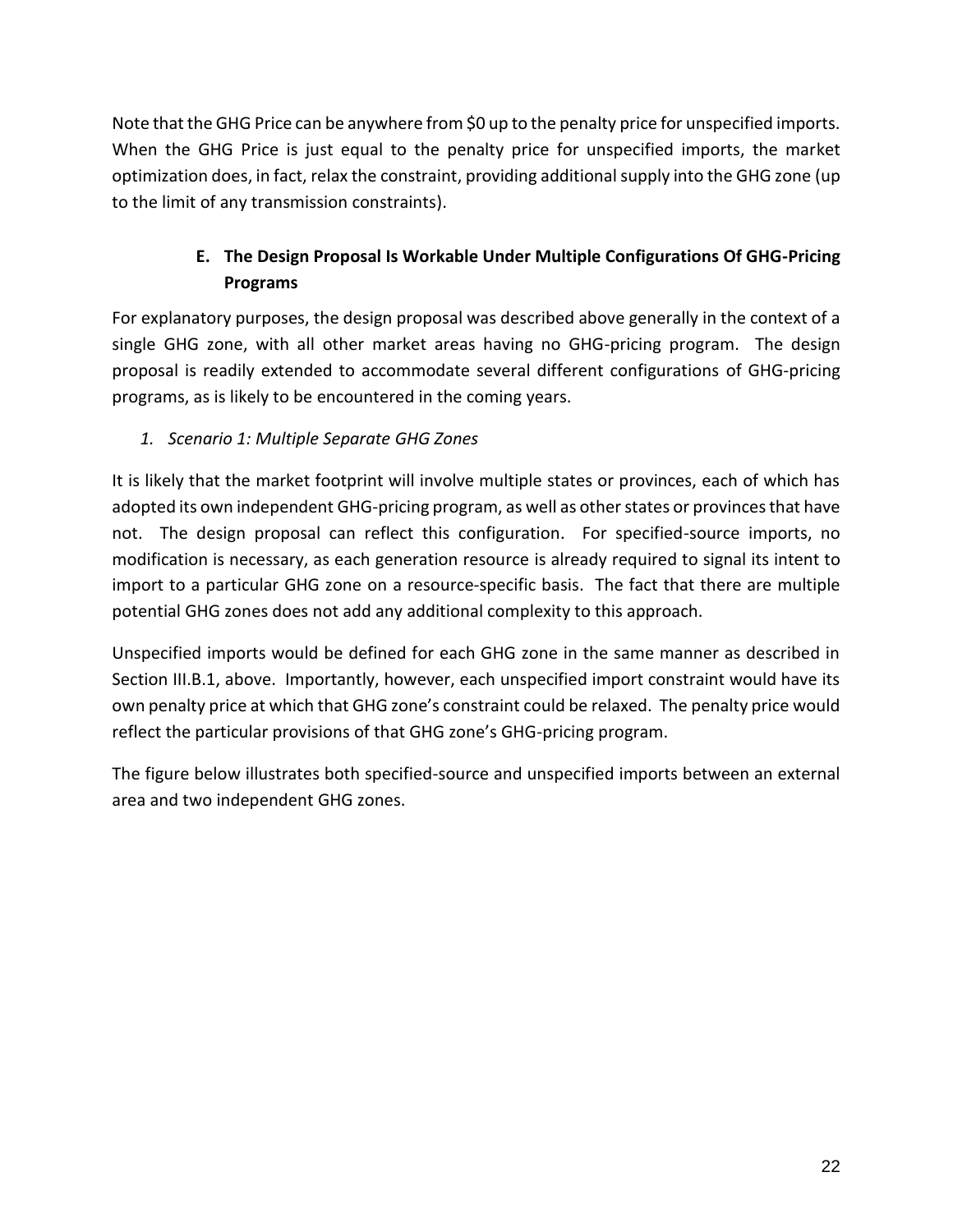

#### *2. Scenario 2: Multiple Coordinated GHG Zones Under A Reciprocity Framework*

The prospect of multiple GHG zones has the potential to result in overlapping GHG-related costs. Consider the specified-source imports from a generator located in GHG Zone A and delivered to GHG Zone B in the prior example: GHG-related costs would be incurred both when electricity is produced (by the generator located in GHG Zone A) and again when it the output is imported into GHG Zone B. A similar issue arises for unspecified imports into GHG Zone A, which have the same penalty price regardless of whether they reflect imports of aggregate supply from the external area (where there is no GHG-pricing program) or aggregate supply from GHG Zone B (which has adopted a GHG-pricing program, albeit a different one than in GHG Zone A).

It is expected that the agencies with jurisdiction over the different GHG-pricing programs would seek to avoid inefficiencies due to "pancaking" of GHG-related costs, and develop frameworks that distinguish between imports from another GHG zone as opposed to imports from areas with no GHG-pricing program at all.

The design proposal can accommodate multiple distinct GHG zones under a reciprocal GHGpricing framework. The primary difference is the need to distinguish between imports (both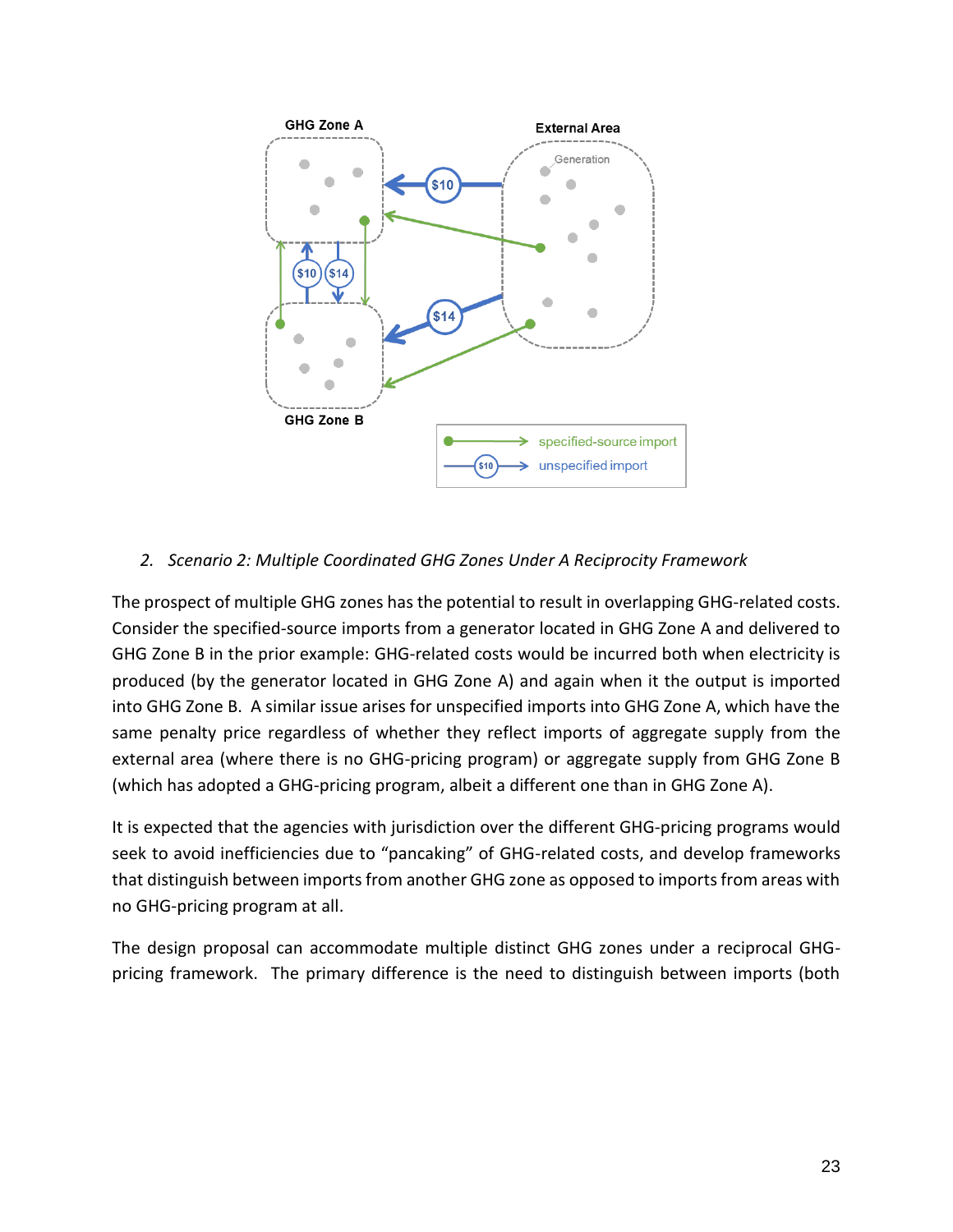specified-source and unspecified) from the reciprocity zone and those imports from all other external zones. In its simplest form (*i.e.,* with full reciprocity between multiple GHG zones):<sup>8</sup>

- Unspecified imports between GHG reciprocity zones would have a penalty price of \$0, since GHG-related costs are already fully incorporated in the cost of all supply from that zone.
- All GHG reciprocity zones would effectively be combined into a single GHG zone for purposes of defining and enforcing the unspecified import constraint from other areas. This ensures uniform treatment of specified imports across the GHG reciprocity area.
- Specified-source imports from outside the GHG reciprocity zones would continue to base schedule from a specified generation resource to an identified load or zone.
- Specified-source imports from a GHG reciprocity zone would likely have a compliance obligation only to the GHG-pricing program in the jurisdiction where the resource is located; reciprocity would likely result in each program waiving the application of compliance obligations associated with specified-source imports from the other GHG region.



<sup>8</sup> The design proposal could also accommodate partial-reciprocity arrangements, where imports into a more stringent GHG zone are recognized as being subject to provisions under another GHG-pricing program, and there is a framework to reduce—but not to entirely eliminate—compliance requirements in the importing GHG zone.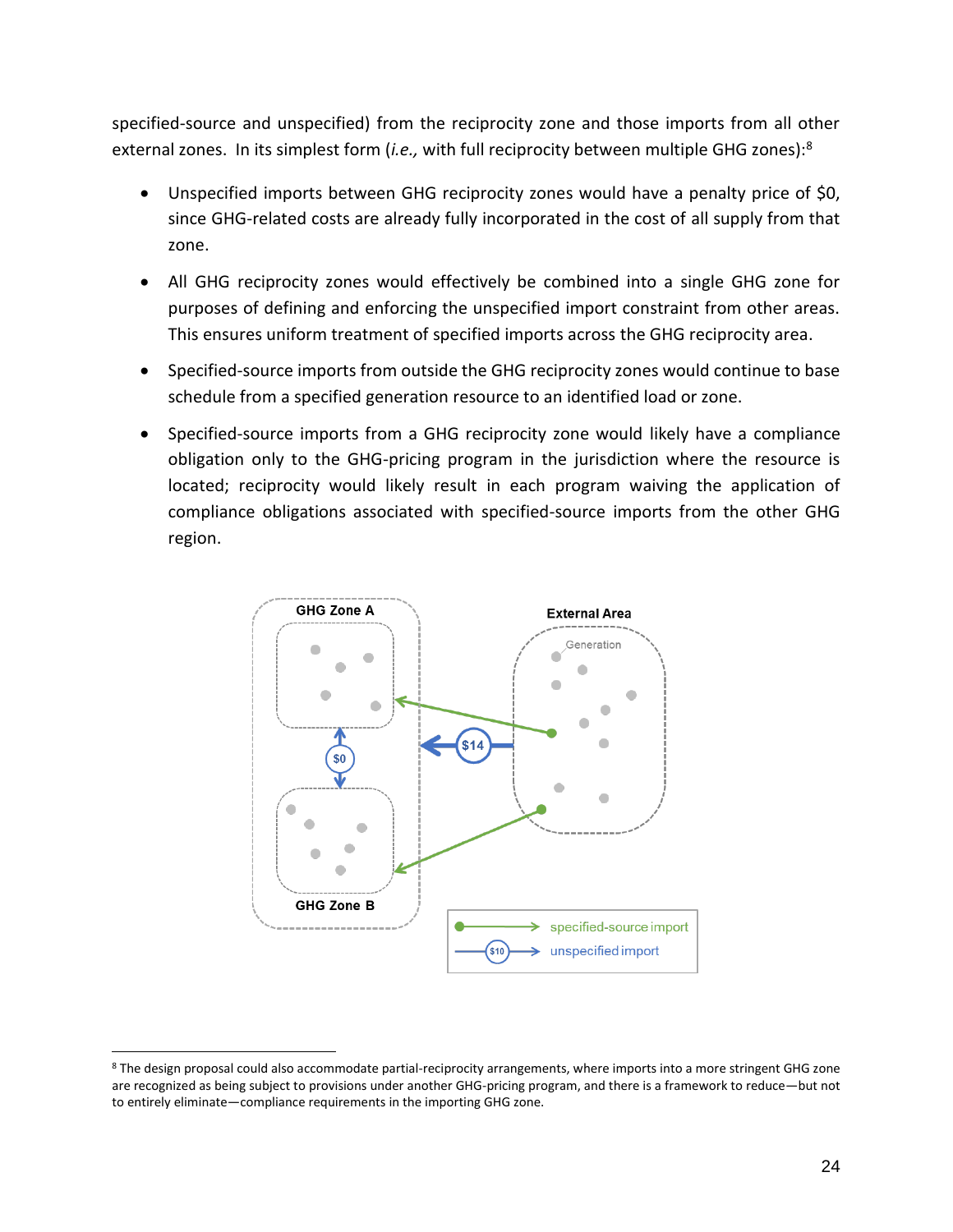#### *3. Scenario 3: Exports Delivered To A GHG Zone That Is Outside The Market Footprint*

The design proposal would enable both specified-source and unspecified deliveries to a GHG zone located outside the market footprint. A generation resource could inform the market operator a specified-source delivery (*i.e.,* export) to an external GHG zone. 9 While this would enable the market optimization to economically dispatch the specified resource in tandem with the scheduling of the export, there would be no compensation for the GHG attributes provided to the resource by the market settlement process. This is because the GHG Price at locations outside of the market footprint is not and cannot be determined by the market operator. Nevertheless, to the extent a generation resource had an arrangement to receive GHG-related value (*e.g.,* through a contract or through ownership), the design proposal could accommodate specified-source deliveries out of the market footprint.

All other exports from the market footprint would explicitly be for unspecified energy. The market operator would not enforce an unspecified import constraint for an external zone, nor would it collect any GHG-related revenue for those imports. Any party purchasing unspecified energy at a market export location would be solely responsible for complying with all GHGrelated requirements associated with delivering that supply into a GHG zone.

# *4. Options For Managing Complex Cases*

Additional special cases are likely to arise based on the unique circumstances of electricity arrangements in the west. For example, an entity may wish to directly delivery only a portion of the output of a generation resource as a specified-source import sold into a GHG zone, with the remainder of the output sold at its busbar in a non-GHG zone. Such arrangements present a complex case under any approach for implementing a GHG-pricing program in an organized market. There are several potential approaches that could be explored, including:

- Model the underlying resource as two (or more) "logical" resources;
- Employ a simplified representation in the market dispatch (*e.g.,* modeled as a purely external resource), but report direct delivery base schedules as specified-source imports after the fact; or
- Other methodologies consistent with applicable GHG-pricing program requirements.

Each of these options can be further explored in future stakeholder workshops on this topic.

<sup>9</sup> Exports from the market area would be subject to additional provisions to ensure reliability, addressed in other documents.